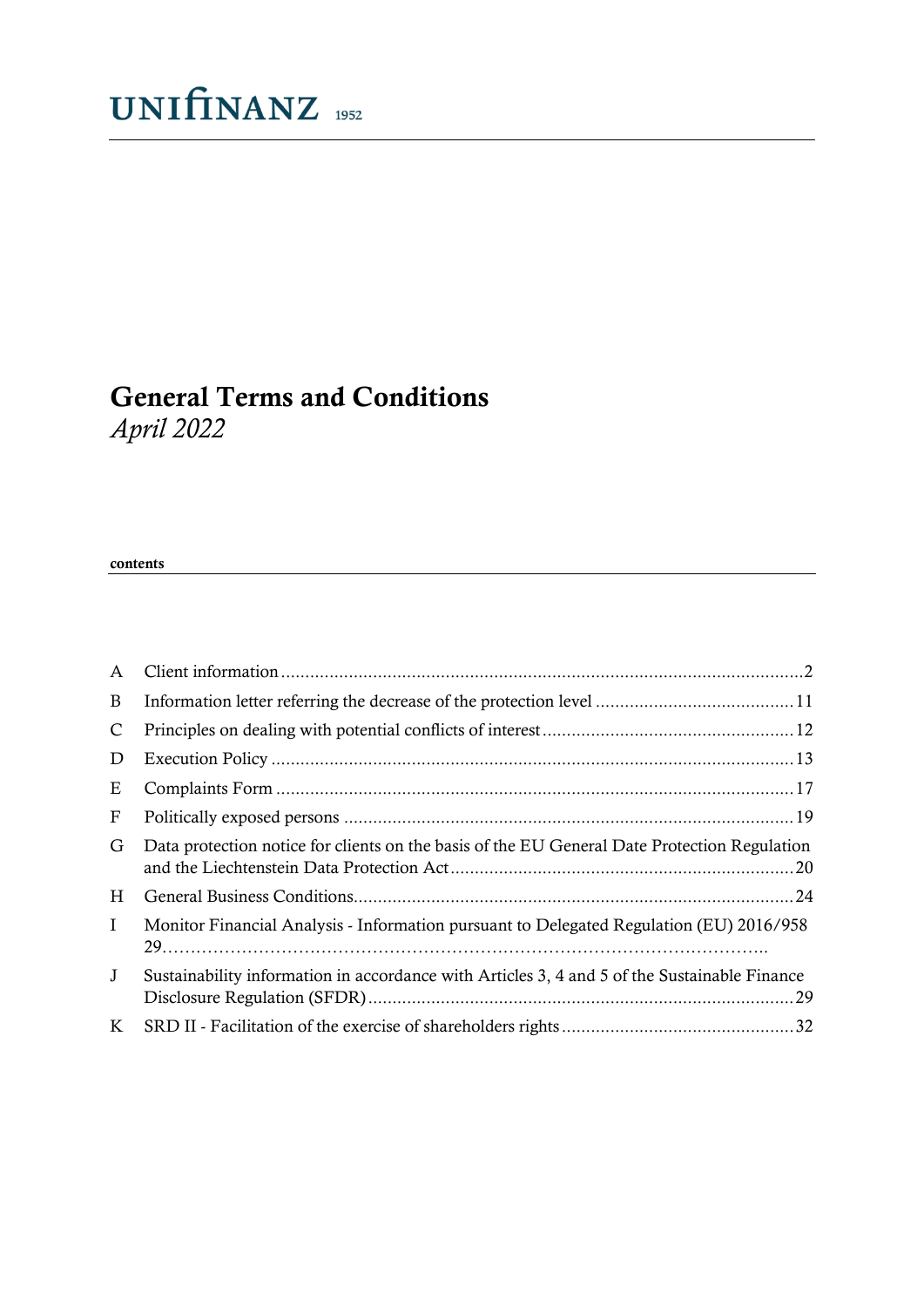# <span id="page-1-0"></span>A Client information

Unifinanz Trust reg. is both an independent asset management company licensed by the Liechtenstein Financial Market Authority (FMA) and an investment firm within the meaning of EU Directive 2014/65/EU (MiFID II). Unifinanz Trust reg. is equivalent to investment firms in EU member states with regard to regulation and supervision.

### 1 Information about financial instruments

Unifinanz is obliged by law to provide their Clients and potential Clients with adequate information about financial instruments. This information must contain an adequately detailed general description of the nature and risks of the financial instruments so that the Client can make his investment decisions on a sufficiently sound basis.

All relevant information is contained in the brochure of the Liechtenstein Banking Association on «Risks in Securities Trading», which can be downloaded through the following link: <https://www.bankenverband.li/bankkunden/anlegerschutz> Unifinanz will provide a hardcopy version or pdf on request.

Client communication: You can contact Unifinanz Trust reg. as follows:

UNIFINANZ Trust reg. Austrasse 79 LI-9490 Vaduz

Telephone number: +423 237 47 60 Fax number: +423 237 47 67 E-Mail: [info@unifinanz.li](mailto:info@unifinanz.li) [www.unifinanz.li](http://www.unifinanz.li/)

You can communicate with us at any time in German or in English, and will receive the respective documents of Unifinanz in the German language at all times.

The further communication between Unifinanz and you as the Client will be defined in the asset management agreement. We would like to draw your attention to the fact that the use of e-mails entails certain risks in respect of confidentiality.

### 2 Supervisory authority

Unifinanz is subject to the supervision of the Liechtenstein Financial Market Authority FMA, Landstrasse 109, Postfach 279, 9490 Vaduz, Liechtenstein, Website: [www.fma-li.li.](http://www.fma-li.li/)

Unifinanz is a member of the Association of Independent Asset Managers in Liechtenstein [\(www.vuvl.li\)](http://www.vuvl.li/) and is subject to the supervision of its code of professional conduct.

### 3 Client classification

Customer classification is carried out in accordance with Art. 4 (1) lit. 7 to 9 and Annex 1 of the Asset Management Act (VVG) in conjunction with Art. 12 of the Asset Management Ordinance (VVO). Unifinanz generally classifies its Clients as non-professional Clients, since they thus benefit from the highest possible level of protection. This excludes clients who are classified by law as professional clients or eligible counterparties (Annex 1 VVG). These include in particular banks, investment firms, asset management companies, other authorised and supervised financial institutions, insurance companies, undertakings for collective investment and their management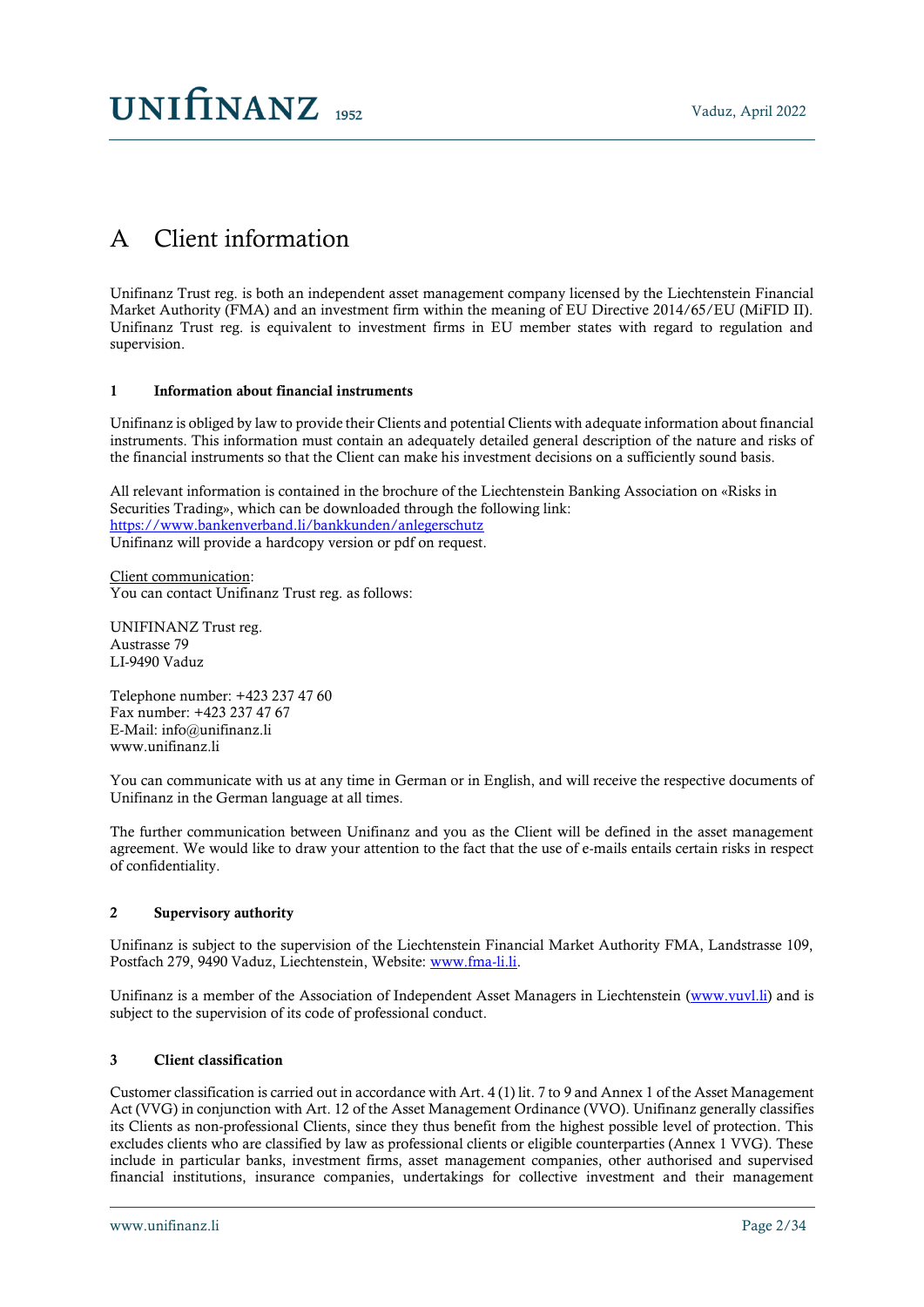# $UNIfINANZ_{1952}$

companies, pension funds and their management companies, other institutional investors, large corporations, governments, municipalities [...].

A switch to a higher classification (reducing the level of protection) or to a lower classification (increasing the level of protection) is possible upon request, provided that the criteria for such a switch are fulfilled. Unifinanz will be happy to provide further information on request. An information letter on the consequences of the switch to a higher classification can be found in Chapter B of the General Terms and Conditions.

### 4 Client reporting /general reporting

Details in connection with the Client and general reporting are set out in the respective Asset Management /Advisory Agreements (hereinafter referred as Agreements)

### 5 Measures to protect the entrusted Client assets

Unifinanz renders only asset management, advisory or supervisory services. It does not hold any financial instruments of Clients for safekeeping.

Unifinanz is an associated participant in the investor compensation scheme, which is operated by the Deposit Guarantee and Investor Compensation Foundation PCC (FL-0002.039.614-1) and corresponds with EU law. Further information is available on the Foundation's website under [www.eas-liechtenstein.li.](http://www.eas-liechtenstein.li/)

#### 6 Handling of conflicts of interest

The principles governing the handling of conflicts of interest are set out in Chapter C of the General Terms and Conditions.

#### Benchmark

In order to compare asset management (portfolio management) performance within the guidelines of the defined investment objectives, we use a so-called benchmark as a reference point and valuation method. The benchmark differs for each client portfolio and will be defined in accordance with the investment objective and investment strategy.

In the case of individually composed portfolios and special Client wishes in respect of the investment strategy, the benchmark will in each case be individually agreed with the Client, or a benchmark shall be waived.

### 7 Investment objectives / types of permissible investments

The investment objectives within the asset management (portfolio management) are defined in the Client profile (or investment profile), which is part of the Agreements. The types of permissible investments are shown in the Agreements.

#### 8 Valuation of financial instruments

Unifinanz uses the following criteria to value the financial instruments held in the client portfolio:

- Investment funds are always valued in accordance with the unit prices published by the respective investment fund company.
- Listed securities are valued at the respective prices of the execution venue/most liquid market in these stocks.
- If no stock market price is provided for financial instruments, Unifinanz shall determine the market value on the agreed reporting dates at the latest.
- Financial instruments in the Client portfolio shall be valued at the latest on the agreed reporting dates.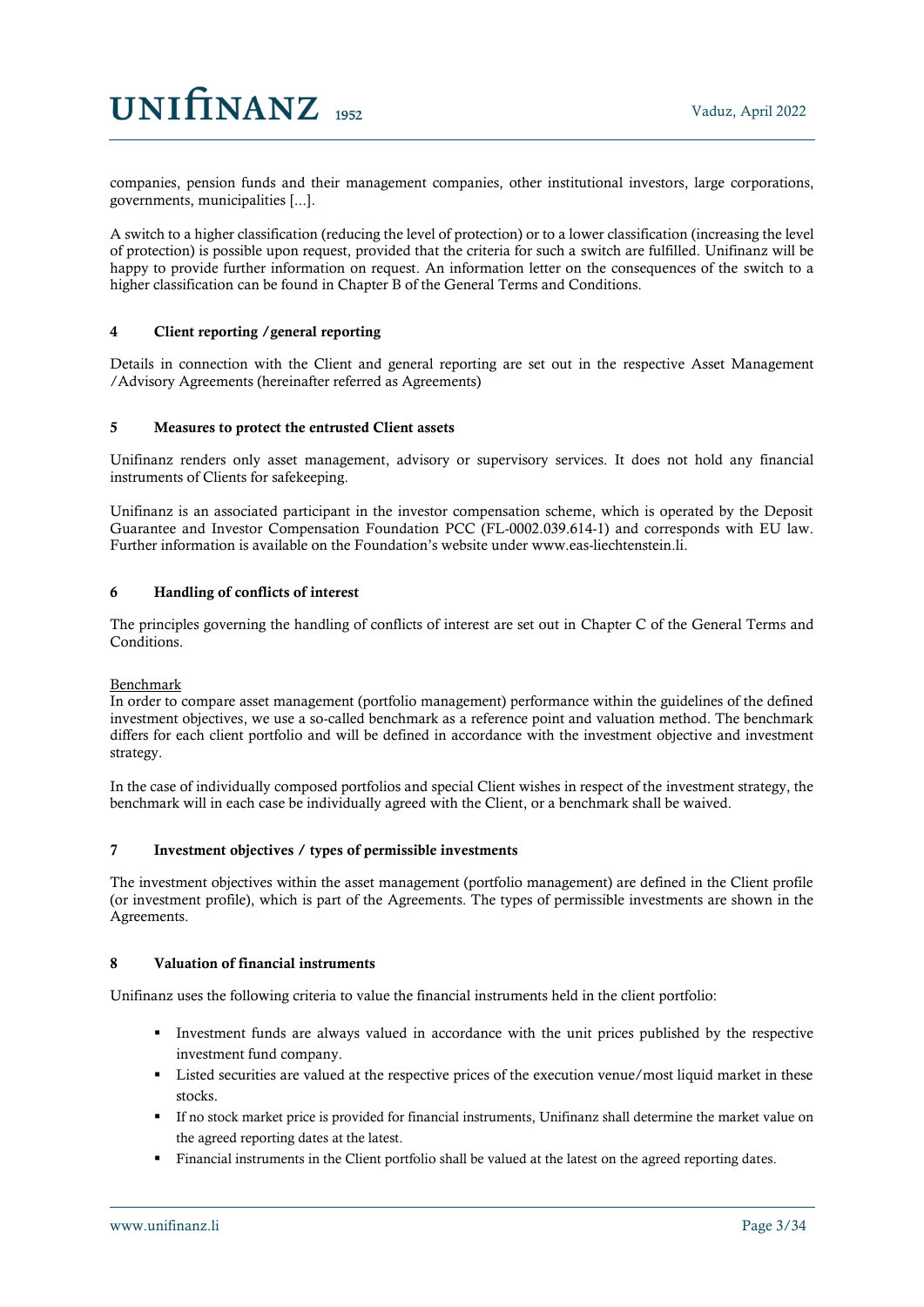#### 9 Investment universe

The financial instruments which are used in the context of providing the services are reviewed for their suitability in relation to the specific customer classification and the target market. This is ensured by fulfilling the information requirements when drafting the contract and, inter alia, in the area of investment advice, by recording the investment consultation. When selecting financial instruments, Unifinanz focuses on those instruments that are suitable for its entire client base.

### *Asset classes (examples of implementation)*

- Liquid assets
	- Current account (accounts in different currencies)
	- Call money and time deposits (nostro/vostro)
	- Money market products (usually via collective investments)
- Bonds (liquid securities via the stock market or OTC)
	- **Regions** 
		- Developed markets (individual / collective investments, usually passive)
		- **Emerging economies & frontier markets (usually only via collective investments,** usually passive)
		- Global (individual / collective investments, usually passive)
	- **Type** 
		- Conventional bonds (individual / collective investments, usually passive)
		- Zero-coupon bonds
		- Convertible bonds (usually only via collective investments, usually passive)
		- Inflation-linked bonds (usually only via collective investments, usually passive)
		- High-yield bonds (usually only via collective investments, usually passive)
		- Annuity bonds
		- Perpetual bonds
		- Rating categories
			- Investment grade
			- Non-investment grade (usually collective investments, usually passive)
- Shares (according to MSCI World via the stock market)
	- Regions (individual and collective investments, usually passive)
		- Developed markets
		- Emerging economies & frontier markets
	- Sectors (individual and collective investments, usually passive)
		- MSCI World sectors (currently 11)
- **•** Alternative investments (listed / private markets)
	- Usually not used in the context of asset management and/or investment advice services
- Structured products
	- Usually not used in the context of asset management and/or investment advice services
- Derivatives / futures
	- Only for hedging purposes

If collective investments are used, Unifinanz usually offers these via passive products with physical deposits (no synthetic products) and ensures a risk-appropriate diversification of product and issuer risks. Unifinanz neither offers its own products nor actively sells third-party products.

### 10 Execution of orders

The principles concerning the execution of orders are set out in Chapter D of the General Terms and Conditions. («Execution Policy»).

#### 11 Costs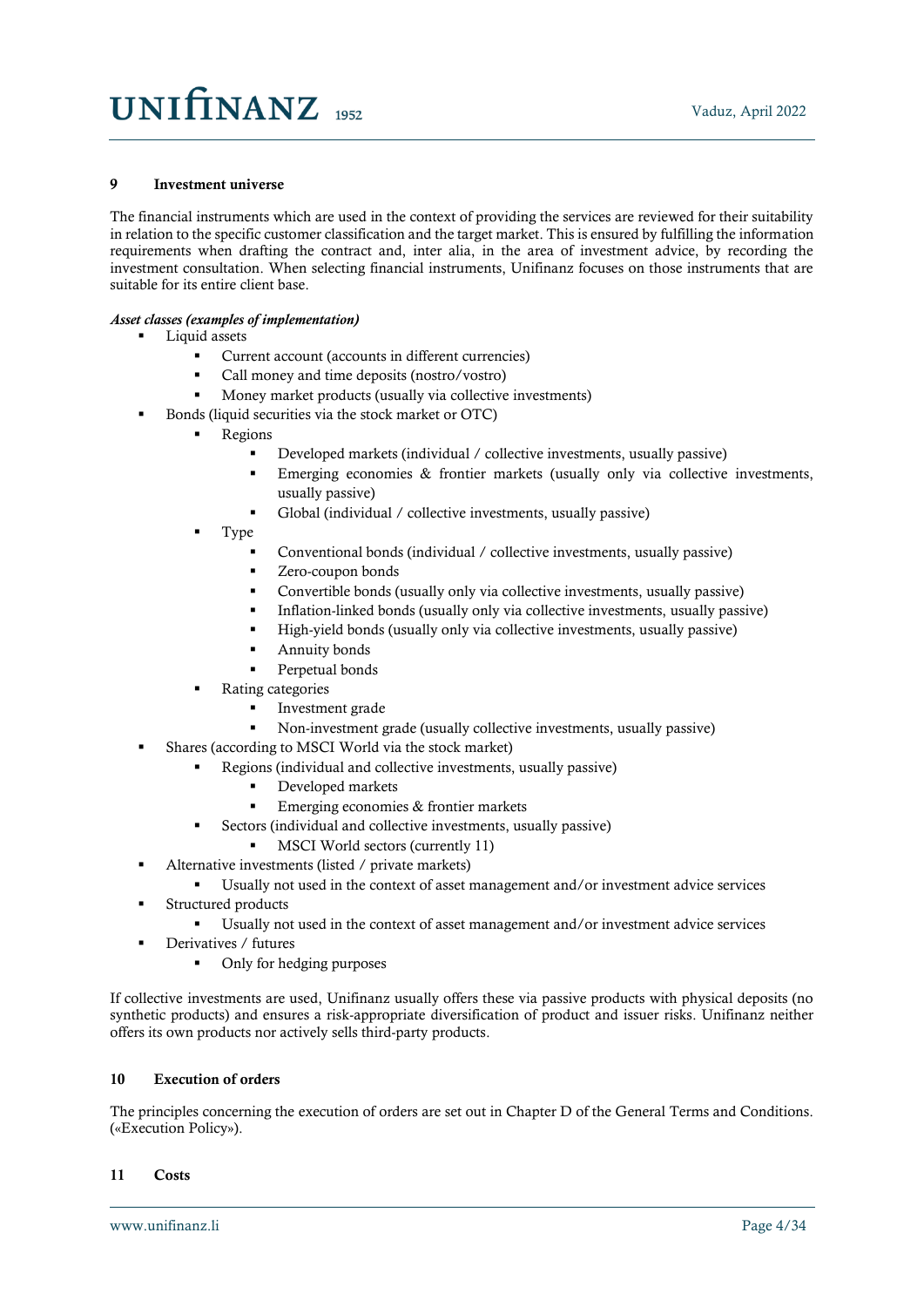The costs are governed by the asset management agreement, and may be consulted there.

In conjunction with the financial instruments and securities services that have been procured for the Client, further costs and taxes arising out of asset management that are not covered by the overall fee may incur and may be invoiced to him.

Depending on the agreement and service, payment is made either by direct debit from the account of the investor or by authorised payment order from the client to the bank. The client is therefore able to object.

11.1 Ex-ante cost report (estimated costs of your Asset Management or Investment Advisory Mandate)

The provision of a service incurring costs in accordance with the Liechtenstein Asset Management Act (Vermögensverwaltungsgesetz, VVG) generally involves at least two parties. In this case, the custodian bank and Unifinanz as the service provider. Depending on the composition of the portfolio, indirect cost may also arise. These are caused when using financial instruments which carry a cost themselves (e.g. collective investments such as ETFs, structured products, certificates etc.). In the following, Unifinanz describes the expected cost components using an example from the service category asset management. In principle, the same models are also used for investment controlling mandates (apart from the amount of the fees).

The following calculation examples show the estimated costs, which will result from your asset management or investment advisory mandate, based on an assumed investment amount of CHF 2 million. With regard to the investment advisory mandate, it is assumed to be related to a total portfolio. The estimated costs depend on your investment profile and your strategy choice. You will find this information in Appendix 2 of the asset management or investment advisory agreement (e.g. if you have selected "fixed income", the estimated costs for "fixed income" are to be considered). These are fictitious calculation examples. In the context of an asset management or investment advisory agreement, both the securities transactions carried out and the costs incurred in this connection (in particular third-party fees) are not always known in exact detail in advance. The fees and costs can therefore only be estimated based on experience at the beginning of the asset management or investment advisory mandate. In individual cases, the actual costs may therefore differ from these estimates. The same models can, in principle, also be applied to investment controlling mandates with regard to the calculation logic.

| <b>Investment Strategy</b>                          |              | <b>Fixed Income</b> |           |  |
|-----------------------------------------------------|--------------|---------------------|-----------|--|
| <b>Investment Amount</b>                            |              | 2'000'000.00        |           |  |
| Reference currency                                  |              | <b>CHF</b>          |           |  |
| <b>Ongoing Costs</b>                                | Nominal p.a. |                     | in % p.a. |  |
| Custody-, Transaction- and Third Party <sup>1</sup> | <b>CHF</b>   | 7'000.00            | 0.35%     |  |
| Asset Management <sup>2</sup>                       | <b>CHF</b>   | 14'000.00           | 0.70%     |  |
| Less payments from third parties $3$                | <b>CHF</b>   | n.a.                | n.a.      |  |
| Costs of the financial instruments <sup>4</sup>     | <b>CHF</b>   | 2'600.00            | 0.13%     |  |
| Total costs p.a.                                    | <b>CHF</b>   | 23'600.00           | 1.18%     |  |

<sup>1</sup> Custody fees (or all-in fees), transaction costs, third party costs. As a rule, in particular custody account fees and investment fees are charged periodically.

Asset Management Fee per annum, charged periodically.

<sup>3</sup> The asset manager accepts neither retrocessions, nor gratuities of any kind. If payments are nevertheless made by third parties without the asset manager's intervention, these are passed on to the client in full.

<sup>4</sup> Approximate, rounded costs related to the management of products (TER). The product costs are both defined and collected by the respective product provider. These are examples of the weighted expected product costs in case of a partial implementation of the respective strategy by means of passive collective investments (ETFs). For bonds, we rely on strategic quotas (with currency-hedged tranches) in the areas of inflationprotected, high-interest, converter bonds and emerging markets. For equities, the strategic region quota is based on the MSCI World AC. Japan, the Pacific and emerging markets for instance are covered by ETFs (with non-currency-hedged tranches) with the corresponding weighting.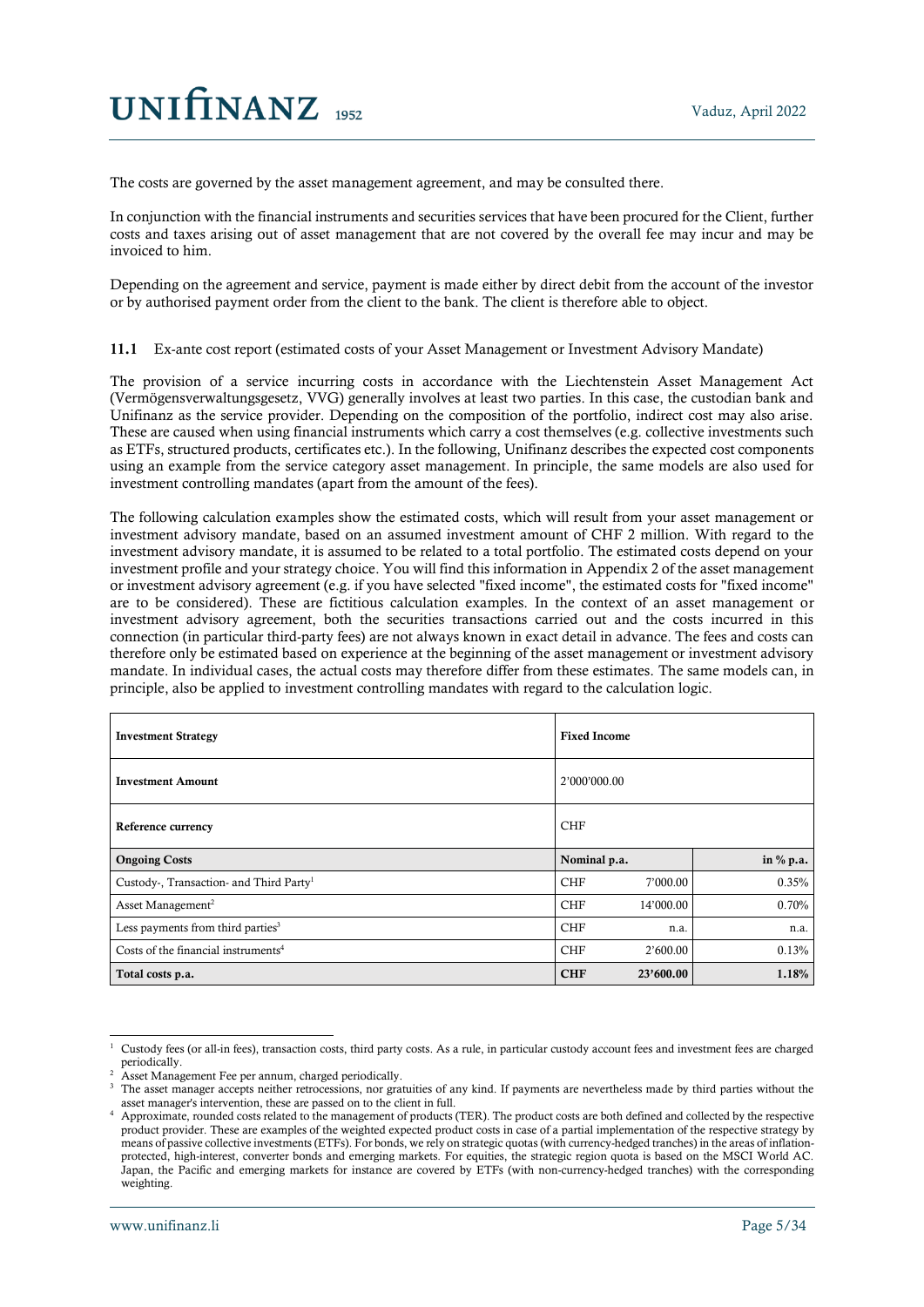| Conservative<br><b>Investment Strategy</b> |              |              |           |  |
|--------------------------------------------|--------------|--------------|-----------|--|
| <b>Investment Amount</b>                   |              | 2'000'000.00 |           |  |
| Reference currency                         |              | <b>CHF</b>   |           |  |
| <b>Ongoing Costs</b>                       | Nominal p.a. |              | in % p.a. |  |
| Custody-, Transaction- and Third Party     | <b>CHF</b>   | 7'000.00     | 0.35%     |  |
| <b>Asset Management</b>                    | <b>CHF</b>   | 14'000.00    | 0.70%     |  |
| Less payments from third parties           | <b>CHF</b>   | n.a.         | n.a.      |  |
| Costs of the financial instruments         | <b>CHF</b>   | 2'400.00     | 0.12%     |  |
| Total costs p.a.                           | <b>CHF</b>   | 23'400.00    | 1.17%     |  |

| Yield<br><b>Investment Strategy</b>    |              |              |           |  |
|----------------------------------------|--------------|--------------|-----------|--|
| <b>Investment Amount</b>               |              | 2'000'000.00 |           |  |
| Reference currency                     |              | <b>CHF</b>   |           |  |
| <b>Ongoing Costs</b>                   | Nominal p.a. |              | in % p.a. |  |
| Custody-, Transaction- and Third Party | <b>CHF</b>   | 7'000.00     | 0.35%     |  |
| <b>Asset Management</b>                | <b>CHF</b>   | 16'000.00    | 0.80%     |  |
| Less payments from third parties       | <b>CHF</b>   | n.a.         | n.a.      |  |
| Costs of the financial instruments     | <b>CHF</b>   | 2'200.00     | 0.11%     |  |
| Total costs p.a.                       | <b>CHF</b>   | 25'200.00    | 1.26%     |  |

| <b>Investment Strategy</b>             |              | <b>Balanced</b> |           |  |
|----------------------------------------|--------------|-----------------|-----------|--|
| <b>Investment Amount</b>               |              | 2'000'000.00    |           |  |
| Reference currency                     |              | <b>CHF</b>      |           |  |
| <b>Ongoing Costs</b>                   | Nominal p.a. |                 | in % p.a. |  |
| Custody-, Transaction- and Third Party | <b>CHF</b>   | 7'000.00        | 0.35%     |  |
| <b>Asset Management</b>                | <b>CHF</b>   | 16'000.00       | $0.80\%$  |  |
| Less payments from third parties       | <b>CHF</b>   | n.a.            | n.a.      |  |
| Costs of the financial instruments     | <b>CHF</b>   | 1'800.00        | $0.09\%$  |  |
| Total costs p.a.                       | <b>CHF</b>   | 24'800.00       | 1.24%     |  |

| <b>Investment Strategy</b> | Growth       |
|----------------------------|--------------|
| <b>Investment Amount</b>   | 2'000'000.00 |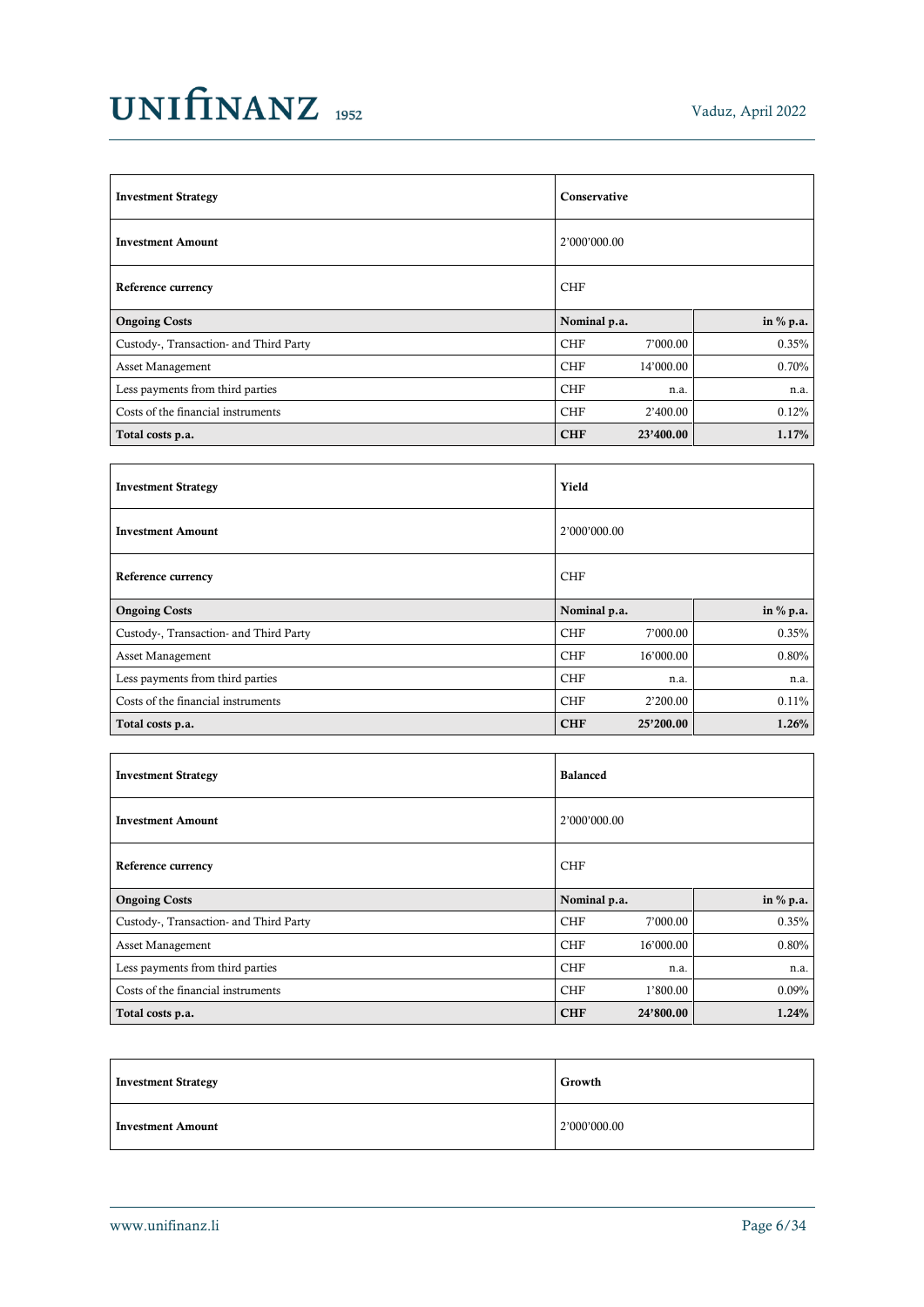| Reference currency                     |              | <b>CHF</b> |           |  |
|----------------------------------------|--------------|------------|-----------|--|
| <b>Ongoing Costs</b>                   | Nominal p.a. |            | in % p.a. |  |
| Custody-, Transaction- and Third Party | <b>CHF</b>   | 8'000.00   | 0.40%     |  |
| <b>Asset Management</b>                | <b>CHF</b>   | 18'000.00  | 0.90%     |  |
| Less payments from third parties       | <b>CHF</b>   | n.a.       | n.a.      |  |
| Costs of the financial instruments     | <b>CHF</b>   | 1'200.00   | 0.06%     |  |
| Total costs p.a.                       | <b>CHF</b>   | 27'200.00  | 1.36%     |  |
|                                        |              |            |           |  |

| <b>Investment Strategy</b>               | Equity       |            |             |
|------------------------------------------|--------------|------------|-------------|
| 2'000'000.00<br><b>Investment Amount</b> |              |            |             |
| Reference currency                       |              | <b>CHF</b> |             |
| <b>Ongoing Costs</b>                     | Nominal p.a. |            | in $% p.a.$ |
| Custody-, Transaction- and Third Party   | <b>CHF</b>   | 9'000.00   | 0.45%       |
| <b>Asset Management</b>                  | <b>CHF</b>   | 18'000.00  | 0.90%       |
| Less payments from third parties         | <b>CHF</b>   | n.a.       | n.a.        |
| Costs of the financial instruments       | <b>CHF</b>   | 800.00     | 0.04%       |
| Total costs p.a.                         | <b>CHF</b>   | 27'800.00  | 1.39%       |

### *11.1.1 Unifinanz fees*

Depending on the type of client and service requirement, Unifinanz Trust reg. offers two different fee models (conventional / performance fee). All fee models offered by Unifinanz are volume-based, non-cumulative degressive and strategy-dependent. This warrants a transparent fee model that is comprehensible to the client at all times.

The following sample calculations are based on a standard yield strategy (ca. 25% shares and 75% fixed-interest products) with a portfolio volume of CHF 6 million. Unifinanz would like to draw your particular attention to the fact that this is a fictional example which serves to illustrate the fee structure without considering the individual type of client and/or their specific agreements.

### Conventional model<sup>5</sup>

| Category                                                                      | <b>Strategy</b><br>Yield                     |                |  |  |  |
|-------------------------------------------------------------------------------|----------------------------------------------|----------------|--|--|--|
| Structure                                                                     |                                              | Non-cumulative |  |  |  |
| <b>Basis</b>                                                                  |                                              | Total assets   |  |  |  |
| Bank costs                                                                    | Excluded                                     |                |  |  |  |
| Third-party costs                                                             | Excluded                                     |                |  |  |  |
| Basic fee USD 5-10 Mio.                                                       | $0.700\%$ p.a.                               |                |  |  |  |
| Price structure using a specific example with «positive performance» (in CHF) |                                              |                |  |  |  |
| Total assets in CHF $\sim$                                                    | 6'000'000.00<br>6'000'000.00<br>6'000'000.00 |                |  |  |  |
| Expected gross yield p.a.                                                     | $6.00\%$<br>2.50%<br>4.00%                   |                |  |  |  |

<sup>&</sup>lt;sup>5</sup> Fiscal charges and other third-party fees (e.g. third-party commissions, broker's fees, stamp duty, stock exchange fees etc.) will be charged and accounted for separately by the bank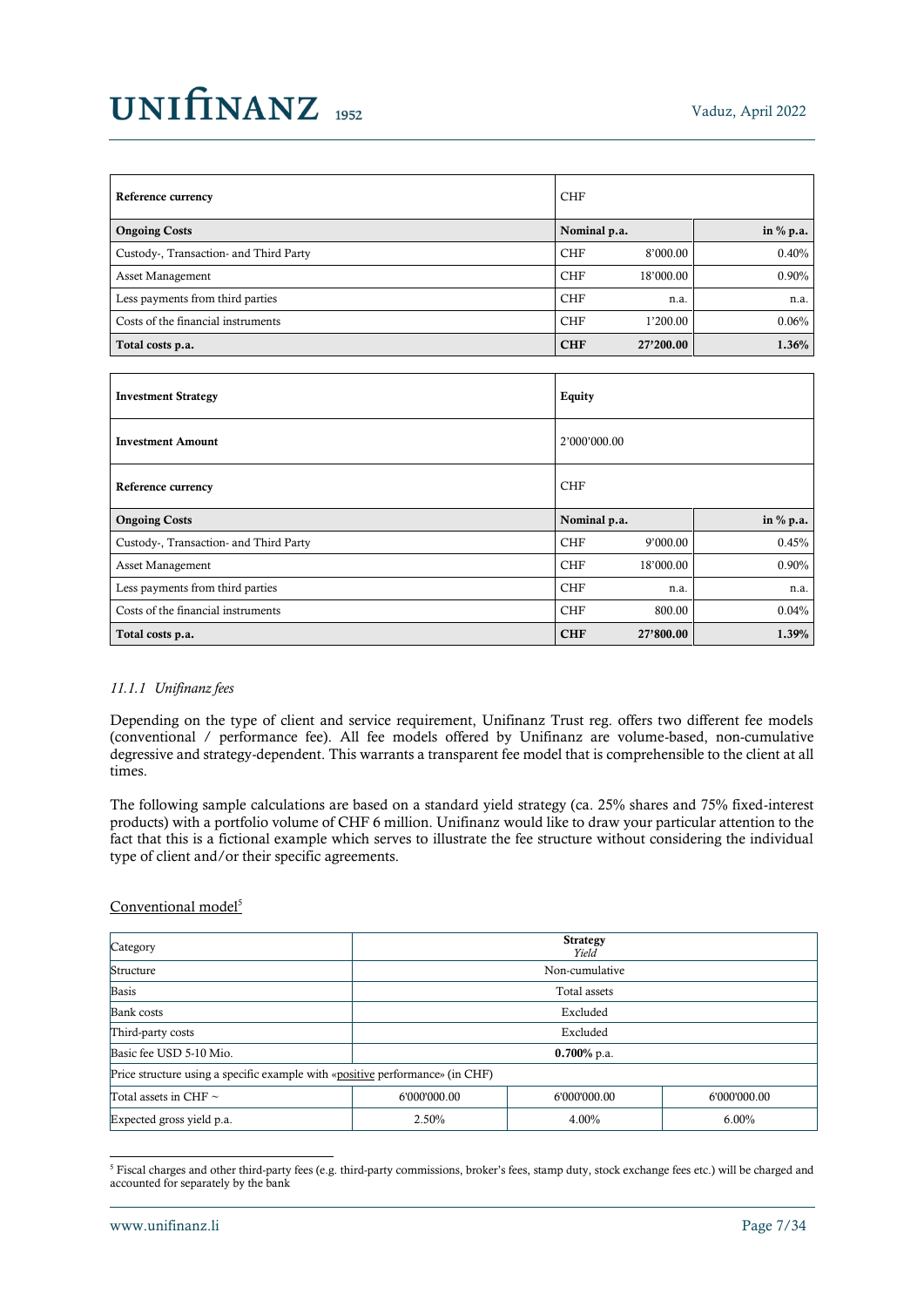| Expected Fees Custodian (All-in) p.a. | $-0.30%$  | $-0.30\%$ | $-0.30\%$ |
|---------------------------------------|-----------|-----------|-----------|
| Expected net yield p.a.               | 2.20%     | 3.70%     | 5.70%     |
| Basic fee p.a. absolute               | 42'000.00 | 42'000.00 | 42'000.00 |
| Total fee p.a. (31/12)                | 42'000.00 | 42'000.00 | 42'000.00 |

| Price structure using a specific example with «negative performance» (in CHF) |              |              |              |  |
|-------------------------------------------------------------------------------|--------------|--------------|--------------|--|
| Total assets in CHF $\sim$                                                    | 6'000'000.00 | 6'000'000.00 | 6'000'000.00 |  |
| Expected gross yield p.a.                                                     | $-2.50%$     | $-4.00\%$    | $-6.00\%$    |  |
| Expected Fees Custodian (All-in) p.a.                                         | $-0.30%$     | $-0.30%$     | $-0.30%$     |  |
| Expected net yield p.a.                                                       | $-2.80%$     | $-4.30%$     | $-6.30%$     |  |
| Effective performance fee p.a. (31/12)                                        | 42'000.00    | 42'000.00    | 42'000.00    |  |
| Total fee p.a. (31/12)                                                        | 42'000.00    | 42'000.00    | 42'000.00    |  |

### Performance fee model<sup>6</sup>

| Category                | <b>Strategy</b><br>Yield                                                                                 |
|-------------------------|----------------------------------------------------------------------------------------------------------|
| Structure               | Non-cumulative                                                                                           |
| <b>Basis</b>            | Total assets                                                                                             |
| Bank cost               | Excluded                                                                                                 |
| Third-party costs       | Excluded                                                                                                 |
| Basic fee USD 5-10 Mio. | $0.30\%$ p.a.                                                                                            |
| Performance fee p.a.    | 15% p.a. -> provided that cumulative net performance since the start of the mandate has been<br>positive |

Together with the applicable basic fee, the performance fee is payable quarterly in the amount of 15% of the positive net performance achieved p.a. (gross performance minus bank fees and fluctuations in value of any kind (inward payments/deposits or outward payments/deliveries)). However, the performance fee will only be applied if the cumulative net performance since the start of the calculation period has been positive. The basis on which the reported performance will be calculated is the Time Weighted Rate of Return (TWRR) method. We will describe the structure by means of a sample calculation.

With this method, the mandate will incur only a greatly reduced fixed fee if the state of the market is weak at the start of the mandate. In times when the state of the market is positive, both parties will benefit.

| Price structure using a specific example with «positive performance» (in CHF) |              |              |              |
|-------------------------------------------------------------------------------|--------------|--------------|--------------|
| Total assets in CHF $\sim$                                                    | 6'000'000.00 | 6'000'000.00 | 6'000'000.00 |
| Expected gross yield p.a.                                                     | 2.50%        | 4.00%        | $6.00\%$     |
| Expected Fees Custodian (All-in) p.a.                                         | $-0.30%$     | $-0.30%$     | $-0.30%$     |
| Expected net yield p.a.                                                       | 2.20%        | 3.70%        | 5.70%        |
| Basic fee p.a. 0.30%                                                          | 18'000.00    | 18'000.00    | 18'000.00    |
| Performance fee p.a.15%                                                       | 19'800.00    | 33'300.00    | 51'300.00    |
| Total fee p.a. (31/12)                                                        | 37'800.00    | 51'300.00    | 69'300.00    |

| Price structure using a specific example with «negative performance» (in CHF) |              |              |              |
|-------------------------------------------------------------------------------|--------------|--------------|--------------|
| Total assets in USD $\sim$                                                    | 6'000'000.00 | 6'000'000.00 | 6'000'000.00 |
| Expected gross yield p.a.                                                     | $-2.50\%$    | $-4.00\%$    | -6.00%       |

<sup>6</sup> Fiscal charges and other third-party fees (e.g. third-party commissions, broker's fees, stamp duty, stock exchange fees etc.) will be charged and accounted for separately by the bank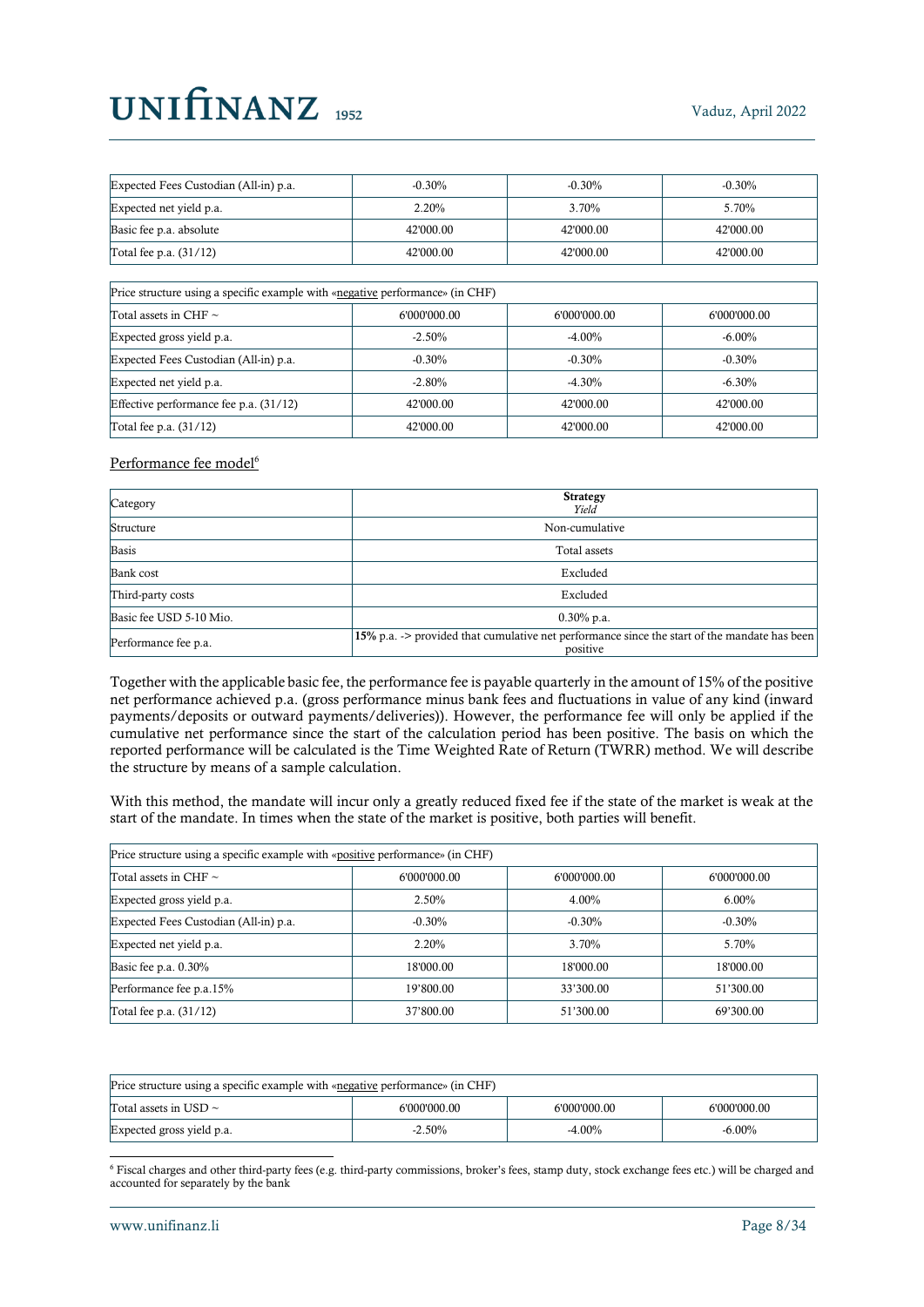| Expected Fees Custodian (All-in) p.a. | $-0.30%$  | $-0.30%$  | $-0.30%$  |
|---------------------------------------|-----------|-----------|-----------|
| Expected net yield p.a.               | $-2.80%$  | $-4.30%$  | $-6.30%$  |
| Basic fee p.a. $0.30\%$               | 18'000.00 | 18'000.00 | 18'000.00 |
| Performance fee p.a. 15%              | 0.00      | 0.00      | 0.00      |
| Total fee p.a. (31/12)                | 18'000.00 | 18'000.00 | 18'000.00 |

### *11.1.2 Custodian bank fees*

Again, different fee models are offered depending on the custodian bank. For simplicity, Unifinanz will focus on the description of two standard models which, in our opinion, are used by the majority of banks (brokerage / allin).

#### "Brokerage" model

With this model, the bank charges a fee on every individual transaction. I.e. in principle, a separate fee is charged for every service provided in relation to securities transactions.

This generally includes the following types of fees:

- Securities administration fee (custodian fee) *applied to the volume of securities*
- Transaction fees for the purchase and sale of securities (brokerage) *dependent on the product category, volume and type of transaction*

In addition to the bank's own fees, fiscal charges and third-party fees (e.g. third-party commissions, broker's fees, stamp duty, stock exchange fees etc.) may arise. These will be transparently accounted for and usually charged directly by the bank.

#### "All-in" model

In contrast to the "brokerage" model, an all-in fee usually blends the bank's own fees for the performance of securities administration and transaction processing. Regardless of transaction volume and frequency, the client enjoys a fixed percentage fee which is generally payable quarterly.

▪ All-in fee (securities administration and transaction costs) *applied to total assets, i.e. including cash*

In addition to the bank's own fees, fiscal charges and third-party fees (e.g. third-party commissions, broker's fees, stamp duty, stock exchange fees etc.) may arise. These will be transparently accounted for and usually charged directly by the bank.

### *11.1.3 Total*

Using the example described above, the total fee might be composed of the following elements.

| <b>Bank</b> costs   | $0.30\%$ (all-in) p.a. | Excluding fiscal charges and third-party costs         |
|---------------------|------------------------|--------------------------------------------------------|
| Unifinanz fee       | $0.70\%$ p.a.          | Using example "Model 1 Conventional", strategy yield   |
| Total 1             | $1.00\%$ p.a.          | All-in $(bank + asset manager)$                        |
| Product costs (TER) | $0.40\%$ p.a.          | E.g. by partially using collective investments (funds) |
| Total 2             | 1.40% p.a.             | Calculated on the basis of current implementation      |

11.2 Ex-Post cost report (as from 2021 ongoing -> due to a change of the reporting provider)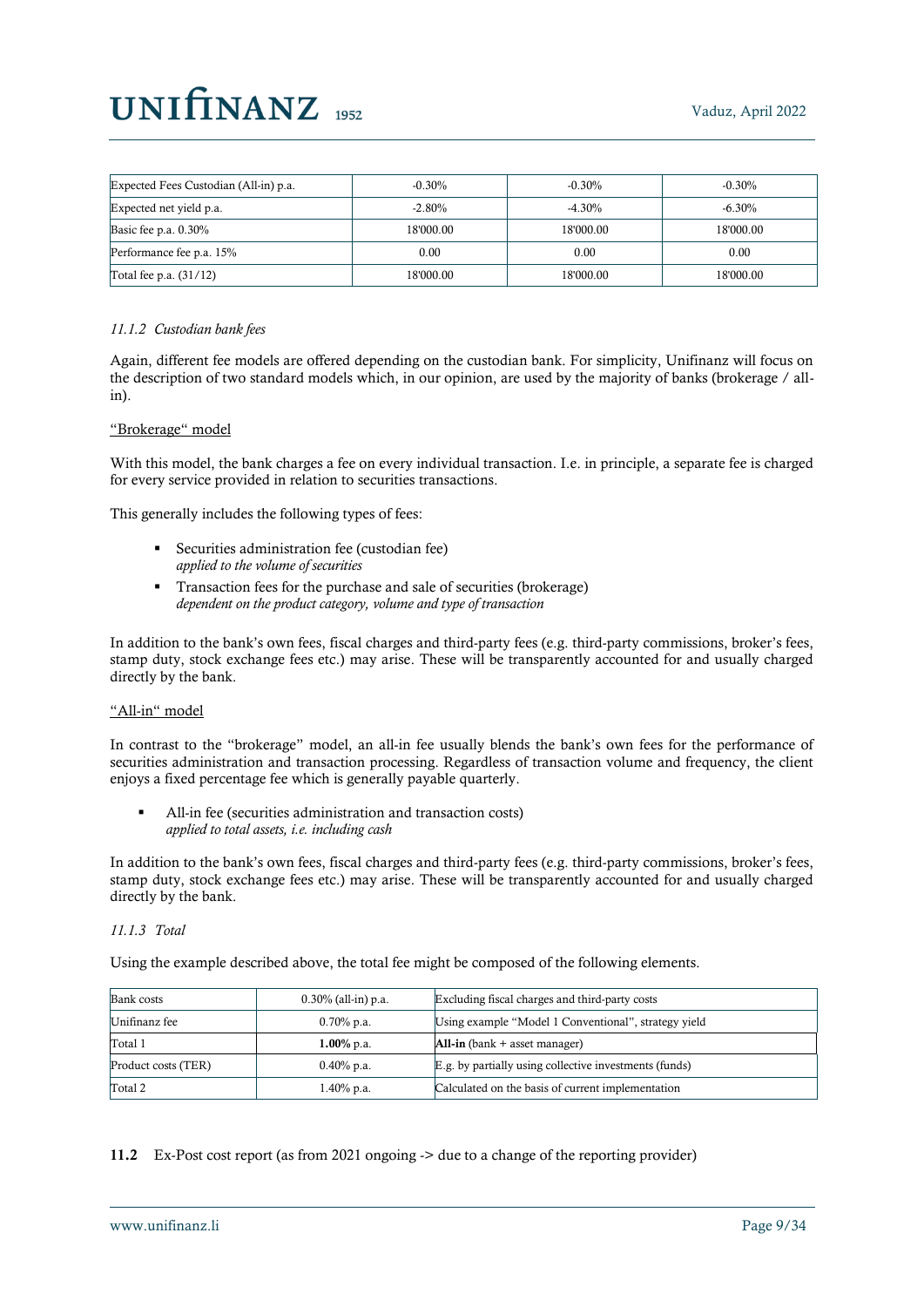The individual costs incurred will be disclosed to each client in the relevant reporting period as part of ongoing reporting.

| <b>Ongoing Costs</b>                                                                                                                   | <b>Purchase &amp; Sales Costs</b> | <b>Total Costs</b>               |
|----------------------------------------------------------------------------------------------------------------------------------------|-----------------------------------|----------------------------------|
| Services Costs (absolute / in %)                                                                                                       | Services Costs (absolute / in %)  | Services Costs (absolute / in %) |
| Payments from Thirdparties (absolute / in %) Payments from Thirdparties (absolute / in %) Payments from Thirdparties (absolute / in %) |                                   |                                  |
| Product Costs (absolute / in %)                                                                                                        | Product Costs (absolute / in %)   | Product Costs (absolute / in %)  |

### 12 Complaints procedure/arbitrator

The form enclosed in Chapter E of the General Terms of Conditions should essentially be used to submit a complaint. The complaint should, if possible, be submitted using the aforementioned e-mail address of the Unifinanz. Unifinanz shall endeavour to compile and to assess all relevant evidence and information relating to the complaint. The complainant shall receive a response to his complaint within 20 days.

The complainant also has the opportunity to submit his complaint to the below-specified arbitration body. Complainants are recommended, however, to wait for Unifinanz to respond to the issues raised.

### Liechtenstein Conciliation Board (Schlichtungsstelle)

Dr. Peter Wolff, Attorney-at-Law P.O. Box 343 Mitteldorf 1 9490 Vaduz

Telephone +423 238 10 30 Fax +423 238 10 31 info@schlichtungsstelle.li

The Conciliation Board is not a court of law, nor does it have the authority to issue legal judgements. Instead, it promotes a dialogue between the involved parties, and submits a negotiating solution to them. As the parties are not bound by the proposal made by the Conciliation Board, they remain free to accept this or to take other, for example legal, measures.

#### 13 Independent investment advice

Unifinanz exclusively provides independent investment advice. To this end, we assess a sufficient range of financial instruments offered on the market which must be diversified regarding their type, provider or issuer to ensure that the client's investment goals are met in a suitable manner. This selection process is subject to regular assessment by means of internal checks. The range of financial instruments is not limited to those which are issued or offered by Unifinanz itself or by institutions which are closely connected with Unifinanz or with which Unifinanz has a close legal or economic relationship such as a contractual relationship which puts the independence of the advice at risk.

In the context of providing investment advice, Unifinanz will give suitable recommendations for the purchase, sale or holding of financial instruments. Unifinanz's independent investment advice is based on a defined investment universe which is integrated into the investment process in order to ensure constant monitoring. A suitability assessment is guaranteed and is periodically disclosed in client reports. Unifinanz is neither legally nor economically dependent on companies, providers or issuers which describe the investment universe or help shape it.

### 14 Gratuities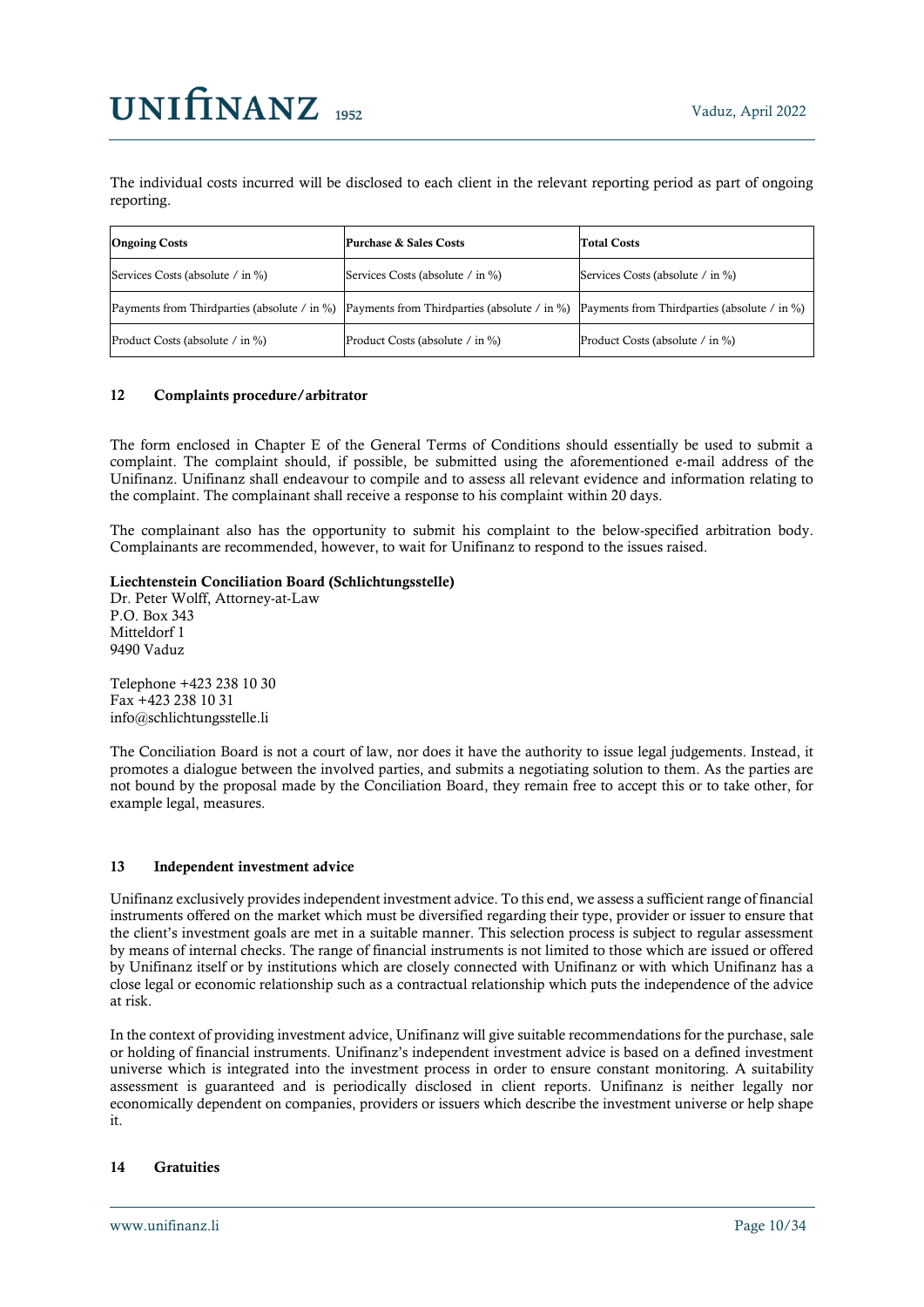The principles for dealing with gratuities are set out in chapter C ("Information on the principles for avoiding conflicts of interest") of the General Terms and Conditions.

#### 15 Anti-money laundering requirements

Unifinanz is subject to the provisions of Art. 3 (1) lit. i of the Liechtenstein Due Diligence Act (SPG). When entering into a business relationship, the identity of the contracting party (CP) and the beneficial owner(s) (BO) must be verified and a business profile must be drawn up. All business relationships and transactions must subsequently be continuously monitored, depending on the risk categorization. Business relationships with increased risks include customer relationships with politically exposed persons, recognizable complex structures, residence of the CP/BO in a country with increased geographical risk or strategic deficiencies as well as a high transaction volume. The definition of a politically exposed person (PEP) can be found in Chapter F of these General Terms and Conditions.

### 16 Data protection

Unifinanz processes the client's data in accordance with the principles of the General Data Protection Regulation (EU) 2016/679 ("GDPR") and the Liechtenstein Data Protection Act. The data protection information for clients can be found in Chapter G of these General Terms and Conditions.

## <span id="page-10-0"></span>B Information letter referring the decrease of the protection level

Clients which are classified as non-professional clients can be classified as professional clients upon request and verification by Unifinanz (decrease of the level of protection). The requirements are listed in Art. 12 of the Asset Management Ordinance (VVO) in conjunction with Appendix 1 of the Asset Management Act (VVG). The classification of professional client leads to a lower level of protection. The substantial changes are set out below.

Relaxation of the provision on concluding title transfer financial collateral arrangements

(Art. 7c (8) VVG)

- Relaxation of the provision on offering package solutions (Art. 16(9) VVG)
- No suitability report for professional clients in the context of portfolio management (Art. 19(2) VVG)
- No suitability statement for professional clients in the context of investment advice (Art. 19(3) VVG)
- Relaxations of the provision on setting employee renumeration (Art. 20(3) VVG)
- Professional clients must not be informed of the prospectus

(Art. 48(3) Delegated Regulation (EU) 2017/565)

- Relaxation of the provision relating to the information on costs and ancillary costs; but this does not apply to portfolio management and investment advice (Art. 50(1) DelReg 2017/565)

- Asset management companies can assume that professional clients have the necessary knowledge and

- experience regarding the risks associated with portfolio management
- (Art. 54(3) and Art. 56(1) DelReg 2017/565)

- No obligation to report on depreciation thresholds in relation to individual instruments (Art. 62(2) DelReg 2017/565)

- Only applies to execution of orders by non-professional clients
- (Art. 66(9) und Art. 67(1)(c) DelReg 2017/565)

A professional client is allowed to apply for an increase or decrease of the protection level at any time.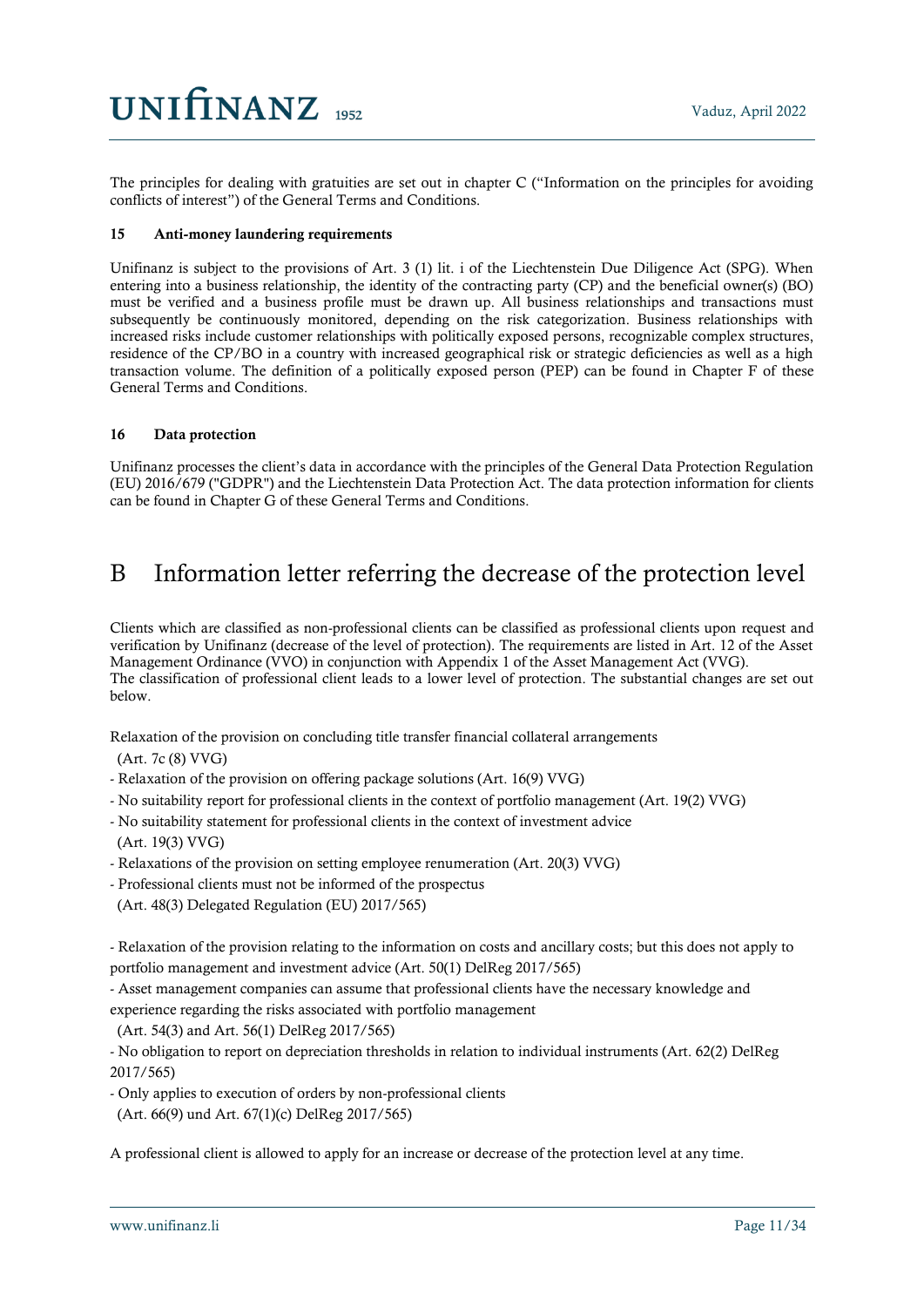# <span id="page-11-0"></span>C Principles on dealing with potential conflicts of interest

Asset management companies endeavour to safeguard a balance between the interests of their Clients, shareholders and employees. However, asset management companies which render a wide variety of high-quality financial services for their Clients are not always entirely able to exclude conflicts of interest. In accordance with Art. 7c (2) and Art. 20 of the Liechtenstein Asset Management Act (VVG) and Art. 12b of the Liechtenstein Asset Management Ordinance (VVO), we consequently take this opportunity to inform you as follows about the measures we have put in place to avoid possible conflicts of interest.

Conflicts of interest can arise between our company, other companies, our company management, our employees, our contractually associated intermediaries or other persons who are associated with us and other Clients of ours or between other Clients.

In order to prevent inappropriate interests influencing for example consultancy services, order execution, asset management or financial analysis, we have committed ourselves as well as our employees to stringent ethical standards. At all times we expect to act diligently and fairly, legally and professionally, in accordance with market standards as well as in particular at all times in accordance with the interests of the Client.

In order to avoid potential conflicts of interest from the outset, we have implemented inter alia the following measures:

- the creation of a segregated compliance function in our company with responsibility for identifying, avoiding and managing possible conflicts of interest, and for taking appropriate measures, should these be necessary;
- the creation of organizational procedures to safeguard Client interests in the fields of investment consultancy and asset management, e.g. approval processes for new products;
- regulations regarding the acceptance and provision of remunerations, as well as their disclosure;
- the delineation of business sectors from one another and the simultaneous control of the flow of information between business sectors (the creation of so-called areas of confidentiality);
- all employees for whom conflicts of interest may arise within the framework of their duties are identified and are obliged to disclose all of their transactions in financial instruments;
- regulations regarding transactions performed on own account by our executives and employees;
- regulations regarding the acceptance of gifts and other benefits by our employees;
- in executing orders, we act in accordance with our best execution policy and the instructions of the Client;
- higher fee volumes do not automatically lead to higher salaries;
- the ongoing training of our employees.

If conflicts of interest cannot be avoided, then we shall disclose this to the affected Clients before concluding a transaction or providing consultancy services.

We wish to draw your attention in particular to the following points:

- We sometimes make performance-related commission payments and provide fixed remuneration to third parties (e.g. trustees), who mediate clients. The payment in such a case would consist of a percentage of the asset management fees collected by us. These commissions are used by the third parties to improve the quality of their service towards the Client.
- Within the framework of independent investment advice (Art. 16 (4) VVG) as well as the portfolio management (Art. 16 (5) VVG) we are not permitted to accept and retain commissions or any other monetary or non-monetary advantages from third parties. If the Company receives monetary benefits these will be passed on to the Client in full. The Company will inform the Client of the transferred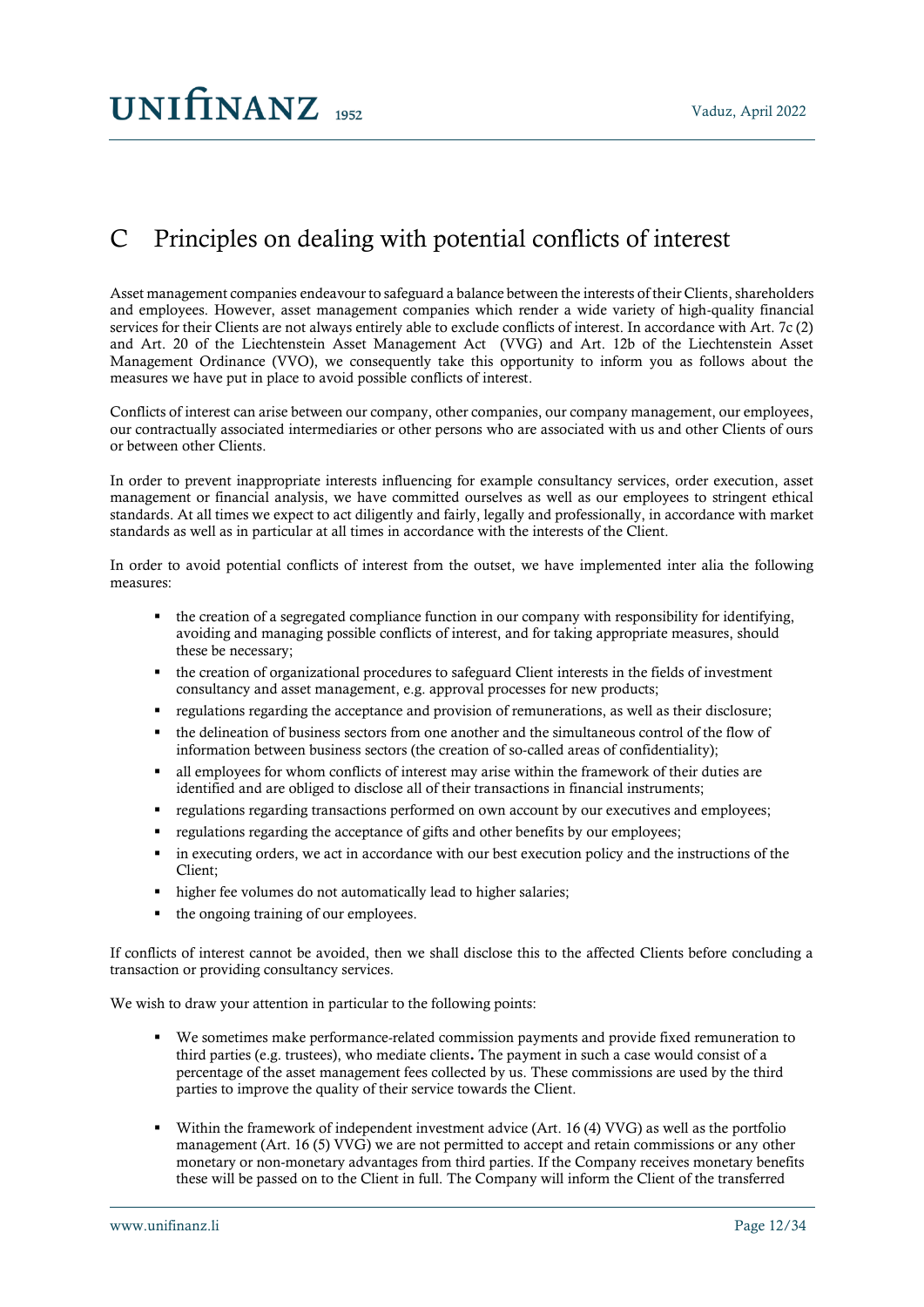monetary benefits. As long as the remunerations improve the quality of service for the Client and do not impair the Client's interests, smaller non-monetary remunerations are basically permissible and will be disclosed to the Client by the Company.

- In connection with independent investment advice we are neither permitted to accept remunerations from third parties, nor to grant these to third parties, unless the remuneration is intended to improve the quality of service for the Client. The receipt of these payments and other incentives serve to supply efficient and high-quality infrastructure for the purchase and sale of financial instruments. The existence, nature and amount of the remunerations or, as far as the amount is not determined, the method of calculation will be disclosed to the Client in a comprehensive manner before providing any non-independent investment advice.
- The persons responsible for the production of the financial analysis as well as all other persons who have or may have access to the information prior to the publication of the financial analysis are subject to the internal directives concerning transactions with governing bodies and employees. Transactions in one´s own name or in the name of third parties with the financial instruments depicted in the financial analyses shall only permissible if the addressees of the financial analysis have had sufficient opportunity to react to them. Further information regarding the prevention and disclosure of conflicts of interest in our Monitor Financial Analysis product is set out in Chapter I of these General Terms and Conditions.

## <span id="page-12-0"></span>D Execution Policy

## 1. General notes

### 1.1 Objective of the execution principles

The following principles describe the execution channels and the execution venues for the relevant types of financial instruments in the course of the execution of investment decisions or other client orders on the capital market, in accordance with an asset management agreement, investment advisory agreement or execution-only agreement of the Client (hereinafter referred to as Client) with Unifinanz, from which, as a general rule, the best and most consistent execution possible can be expected in the interest of the Client.

## 1.2 Scope of the principles

As a financial services institution, Unifinanz always acts in the interest of its Clients and has established the following execution principles for this purpose. The execution principles apply to all orders for the purchase and sale of financial instruments which Unifinanz executes or forwards for execution on behalf of Clients when providing the underlying service. Unifinanz either executes investment decisions or other client orders on a trading venue itself or forwards them to another investment services company for execution (Client's custodian bank, broker, authorised participants). Depending on the case constellation, these transactions can be executed via different execution venues (stock exchange, multilateral trading facilities "MTF", systematic internalizers "SI", or other organised trading venues "OTF").

When forwarding orders to other investment service providers, the choice of execution venue is generally left to the discretion of the latter. To that extent, trading shall be carried out in accordance with the arrangements made by that investment firm to achieve best execution. In individual cases, in order to ensure best execution, trading outside a trading venue may also be necessary if the available liquidity would lead to the violation of other execution criteria (such as an increase in implicit transaction costs) or if, for example, unusual market conditions or system failures prevent standardised execution.

Unifinanz takes the following criteria into account in order to achieve the best possible result for the Client: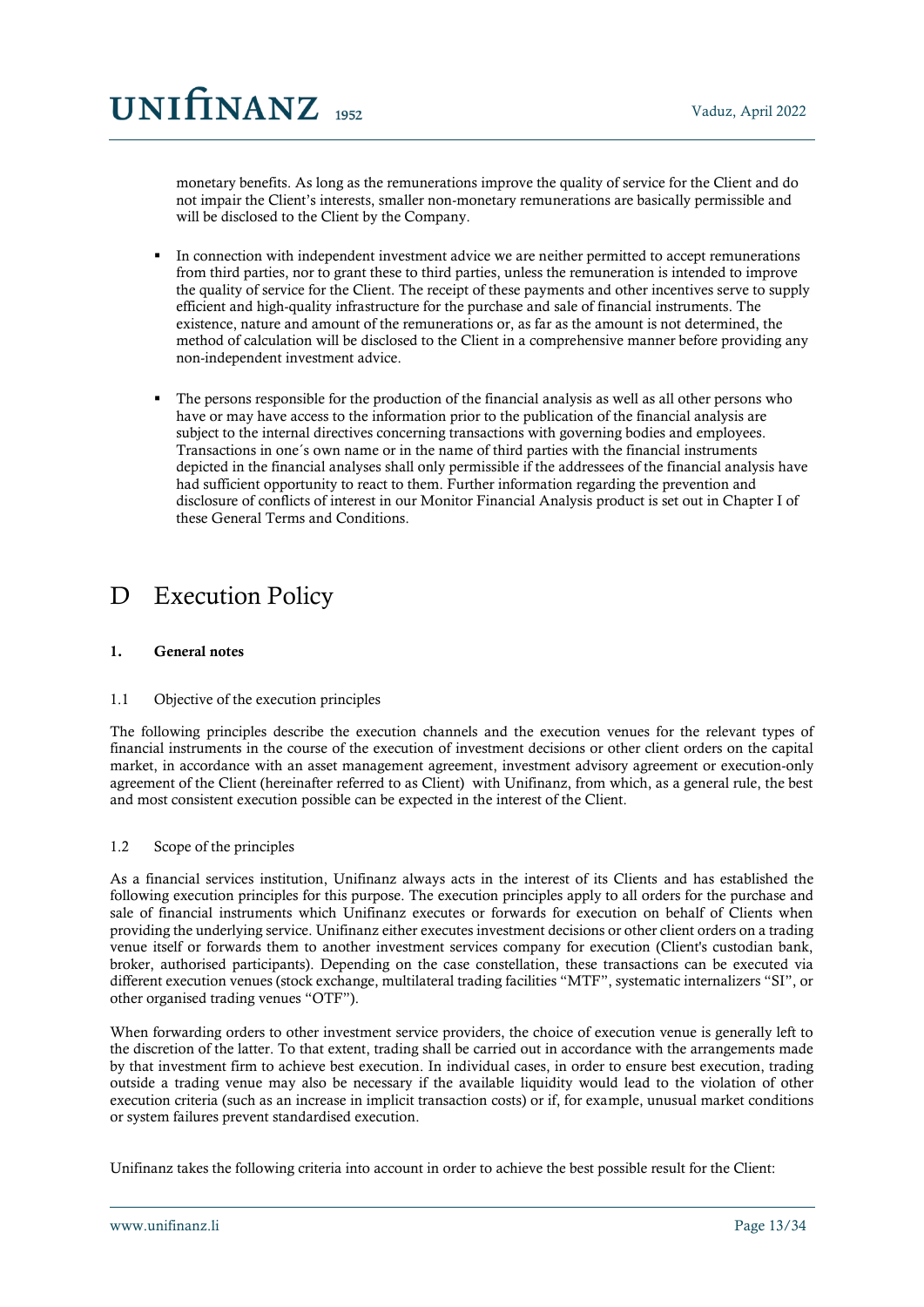- the execution price
- the costs associated with the execution
- the speed of execution
- the probability of execution
- the handling security
- the scope and type of the order
- other relevant aspects (including, but not limited to market access)

The weighting of the individual criteria is based on the characteristics of the respective Client. Depending on the criterion, trading takes place via another investment firm (e.g. trading by the custodian bank, broker) or directly via Unifinanz, e.g. via multilateral trading platforms (e.g. Bloomberg MTF), systematic internalizers or other organised trading venues.

In addition, Unifinanz takes the best possible care to ensure that the parties involved are subject to comparable supervision and thus to provisions that protect the interests of Clients with regard to trade handling. The same applies to the application of a risk-based approach to FATF guidance in the securities area.

#### 1.3 Non-application of the principles

The following principles do not apply

- to the issue of units in investment undertakings at issue price or their redemption at redemption price via the respective custodian bank;
- to fixed-price transactions, i.e. if financial instruments are bought at a price which has been contractually agreed in advance. Before we conclude a fixed-price transaction, we verify the appropriateness of the agreed price through comparison with similar or comparable products;
- in the event of exceptional market situations or market disruptions. In this event, we shall act to the best of our knowledge and understanding of the interest of the Client;
- to market-sensitive order processing, i.e. we shall deviate from the principles on a case-by-case basis if this is advantageous for the Client.

#### 1.4 Priority of client instructions

The Client may give instructions to Unifinanz at which execution venues individual investment decisions of Unifinanz or other Clients orders on the capital market are to be executed. Such instructions shall in any case take precedence over the present execution principles. Unifinanz will comply with the Client's instructions, even if they are not in accordance with or even contradict the principles of execution. By following the Client's instructions, Unifinanz is deemed to have fulfilled its obligation to achieve the best possible result - in accordance with the scope of these instructions. In this case, the principles set out below do not apply.

#### 1.5 Selection of a custodian bank by the Client

In the asset management agreement, investment advisory agreement or execution-only agreement, the Client regularly instructs Unifinanz to instruct certain custodian banks to execute investment decisions or other client orders on the capital market. If the Client provides Unifinanz with an account at only one custodian bank, this will be understood as an instruction to settle the transaction via this institution. Such instructions take precedence over the present execution principles in all cases (see Point 1.4.). In this case, the principles of the commissioned custodian bank for achieving best execution apply.

### 1.6 Pooling of orders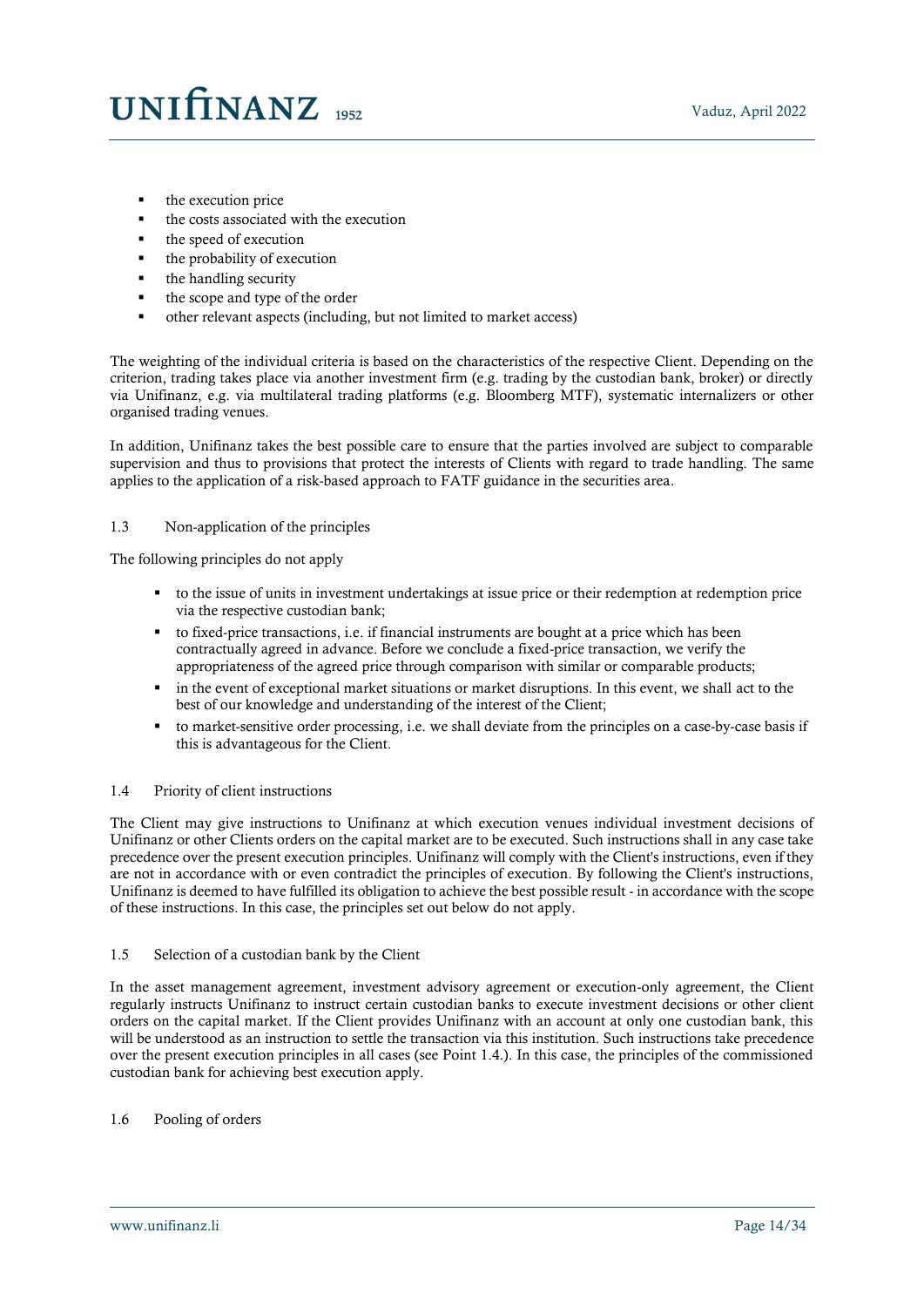Unifinanz may bundle orders for several Clients and execute them as aggregated orders (block orders), if this appears advisable in the interest of the Clients concerned. The allocation of combined orders is carried out in accordance with standard market principles.

#### 1.7 Execution principles for Client classifications

Client classifications are based on the criteria set out in Chapter A, Section 3 of these General Terms and Conditions. Unifinanz applies the same execution principles to the different Client classifications and does not distinguish between the Client categories non-professional Clients, professional Clients and eligible counterparties in the weighting of the execution criteria.

#### 1.8 Conflicts of interest and joint ownership of execution venues

The principles for handling conflicts of interest are described in Chapter C of these General Terms and Conditions. The selection of execution venues and mandated market participants shall be carried out in accordance with these principles and on the basis of uniform criteria while safeguarding client interests. Unifinanz is not involved in the execution venues and market participants and does not maintain close links with them.

#### 2. Best execution principles for different types of financial instruments

#### 2.1 Decision criteria for order execution

The following criteria are taken into account in the selection of execution venues, which as a rule are expected to ensure consistently best possible execution in the interests of the Client:

#### Execution price

The price of a financial instrument is strongly influenced by its liquidity, but also by the design of its pricing process. The different levels of transparency in the order books can also have a noticeable effect here. The spread between the highest offer on the demand side and the lowest offer on the supply side is used as an indicator of price quality, as are the tradable order sizes and thus market liquidity. When assessing the spreads, the underlying order volume must also be taken into account.

#### Costs of order execution

Trading orders are placed on the assumption that the investor wants to obtain the best possible price, taking into account all transaction costs associated with the execution transaction. Due to the usual price fluctuations of financial instruments, the decision to place an order therefore primarily takes into account those market participants who consistently ensure cost-effective, complete and timely execution of the transaction. Nevertheless, it is possible in individual cases that one criterion is considered more important than another for an individual transaction.

#### Probability of execution

This refers to the period of time between placing the order on the market and its final execution. The speed of order execution depends on the liquidity of the trading venue, the underlying market model, the stock exchange opening hours, the maximum execution times set out in the rules and regulations, and the performance and stability of the systems used.

### Handling security

Handling security refers to the risk of problematic handling. The involvement of a central counterparty increases the probability of handling

#### Scope and type of the order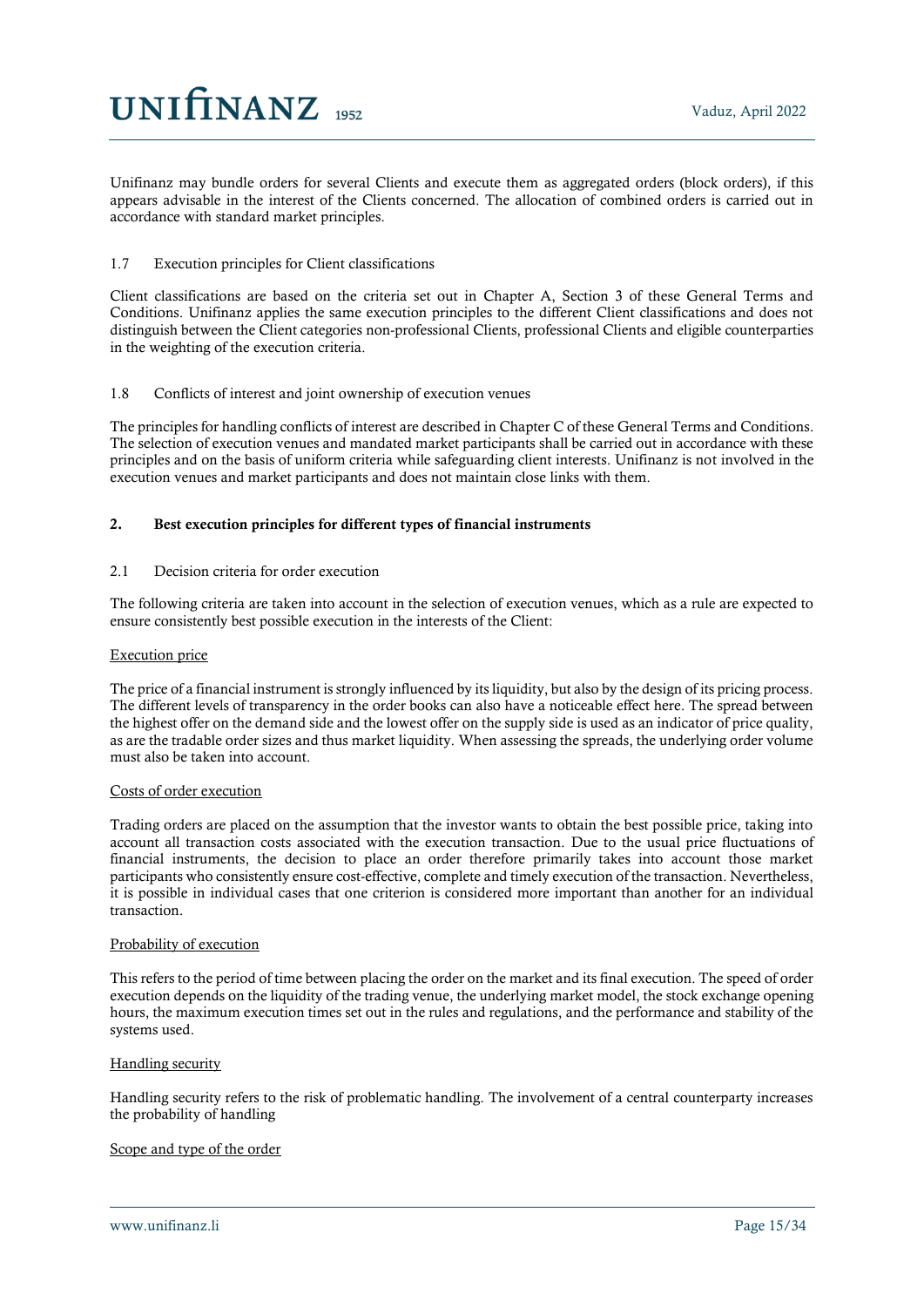The liquidity of the execution venue is an important quality feature. The more liquid a market is, the greater the probability of execution for large orders. By type of order is meant the differentiation between unlimited and limited orders or between stop-loss and stop-buy orders.

#### Other relevant aspects

These include access to execution venues (market access) or securities markets as well as organisational quality features such as the design of trading surveillance, protective mechanisms of the trading venue-specific rules and regulations, clearing systems, information and transparency services, emergency back-ups, etc.

#### 2.2 Weighting of the execution criteria by class of financial instruments

| <b>Class of financial instruments</b> | Dominant execution criteria |
|---------------------------------------|-----------------------------|
| Shares and share certificates         | Market access, price        |
| Debt instruments/bonds                | Price, probability          |
| Interest rate derivatives             | Costs, market access, price |
| Equity derivatives                    | Costs, Price                |
| Currency derivatives                  | Costs, market access, price |
| Exchange traded products              | Market access, price        |
| Other financial instruments           | None                        |

## 2.3 Execution venues used by class of financial instruments

| <b>Class of financial instruments</b> | <b>Execution venues</b>                                                                   |
|---------------------------------------|-------------------------------------------------------------------------------------------|
| Shares and share certificates         |                                                                                           |
| Debt instruments/bonds                | Regulated market, MTF, OTF, SI, market maker,                                             |
| Interest rate derivatives             | other liquidity providers or entities performing a<br>similar function in a third country |
| Equity derivatives                    |                                                                                           |
| Currency derivatives                  | Unifinanz uses Bloomberg Trading Facility Limited                                         |
| Exchange traded products              | (MTF) for handling via an MTF.                                                            |
| Other financial instruments           |                                                                                           |

### 2.4 Overview of the main investment service providers to whom trading orders are forwarded for execution or with whom they are executed

Berenberg, Joh. Berenberg, Gossler&Co AG Bridport Citigroup Global Markets Ltd. Flow Traders Jane Street Diverse Depotbanken

### 3. Evaluation/review of the execution principles

The execution principles are regularly reviewed by Unifinanz for their suitability and effectiveness as well as quality and suitability. The review is based on ex-ante and ex-post controls using transaction cost analyses and information published by trading venues and investment service providers. Unifinanz will inform its Clients of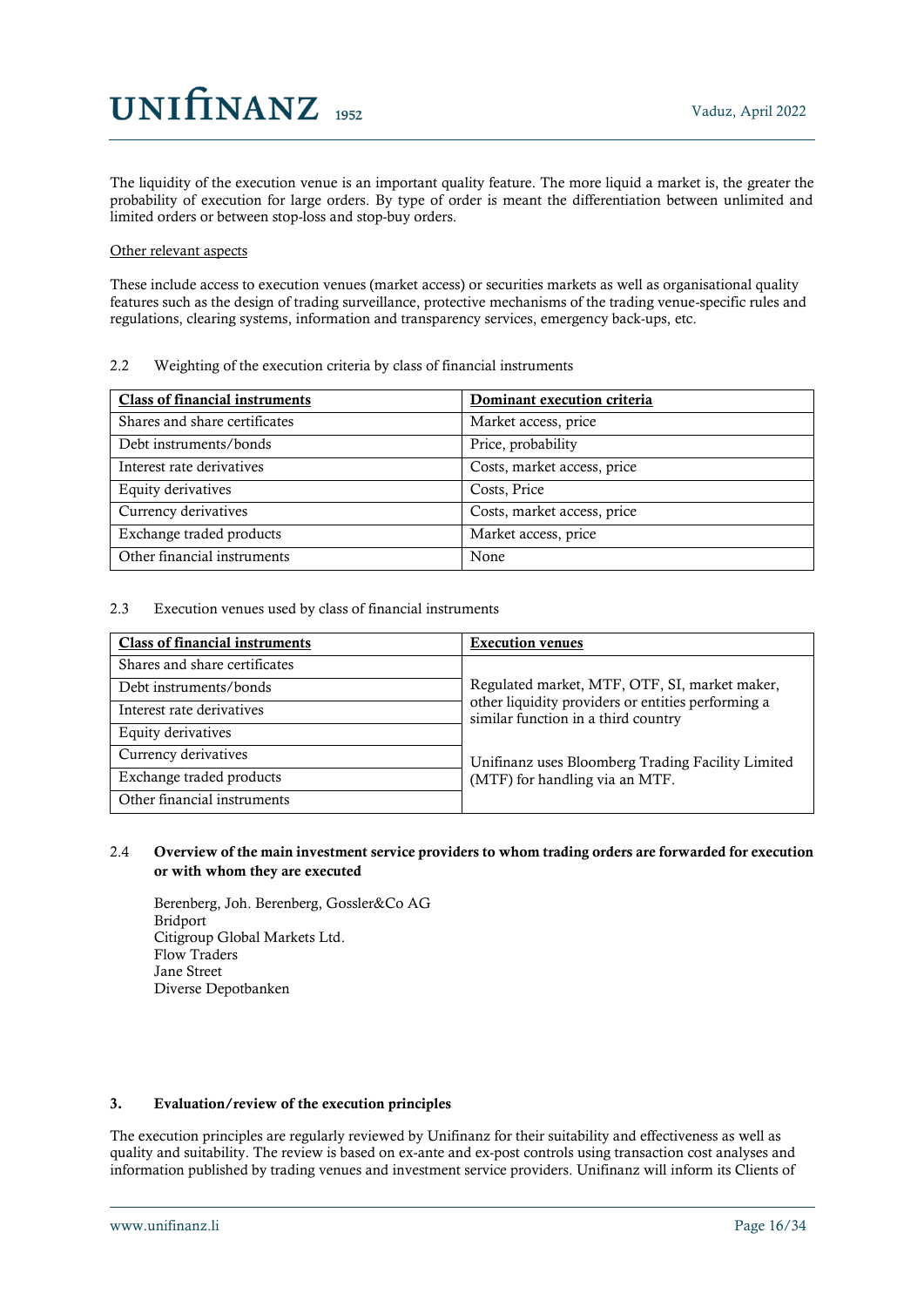any material changes to the execution principles. A review shall also be carried out if there is a significant change in the market environment that may affect the achievement of the best possible results under these principles.

# <span id="page-16-0"></span>E Complaints Form

### 1 Complainant

*Surname, First name*

*Address, postal code, city*

*Country of domicile*

*E-Mail*

*Date of the complaint*

#### 2 Subject of the complaint

- $\Box$ Portfolio management
- $\Box$ Investment advice
- $\Box$ Investment Controlling
- $\Box$ Acceptance and forwarding of orders that have one or more financial instruments as their object
- $\Box$ Executions of orders in the name of the Client
- $\Box$ Securities analysis and financial analysis or other forms of general recommendations pertaining to transactions with financial instruments directly servicing the Client.
- $\Box$ Consultancy of companies concerning capital structuring, sector-specific strategy and questions in this field, as well as consultancy and services in connection with company mergers and acquisitions.

Description of the asserted breach of duty by the asset management company:

### 3 Claim brought by the complainant against the asset management company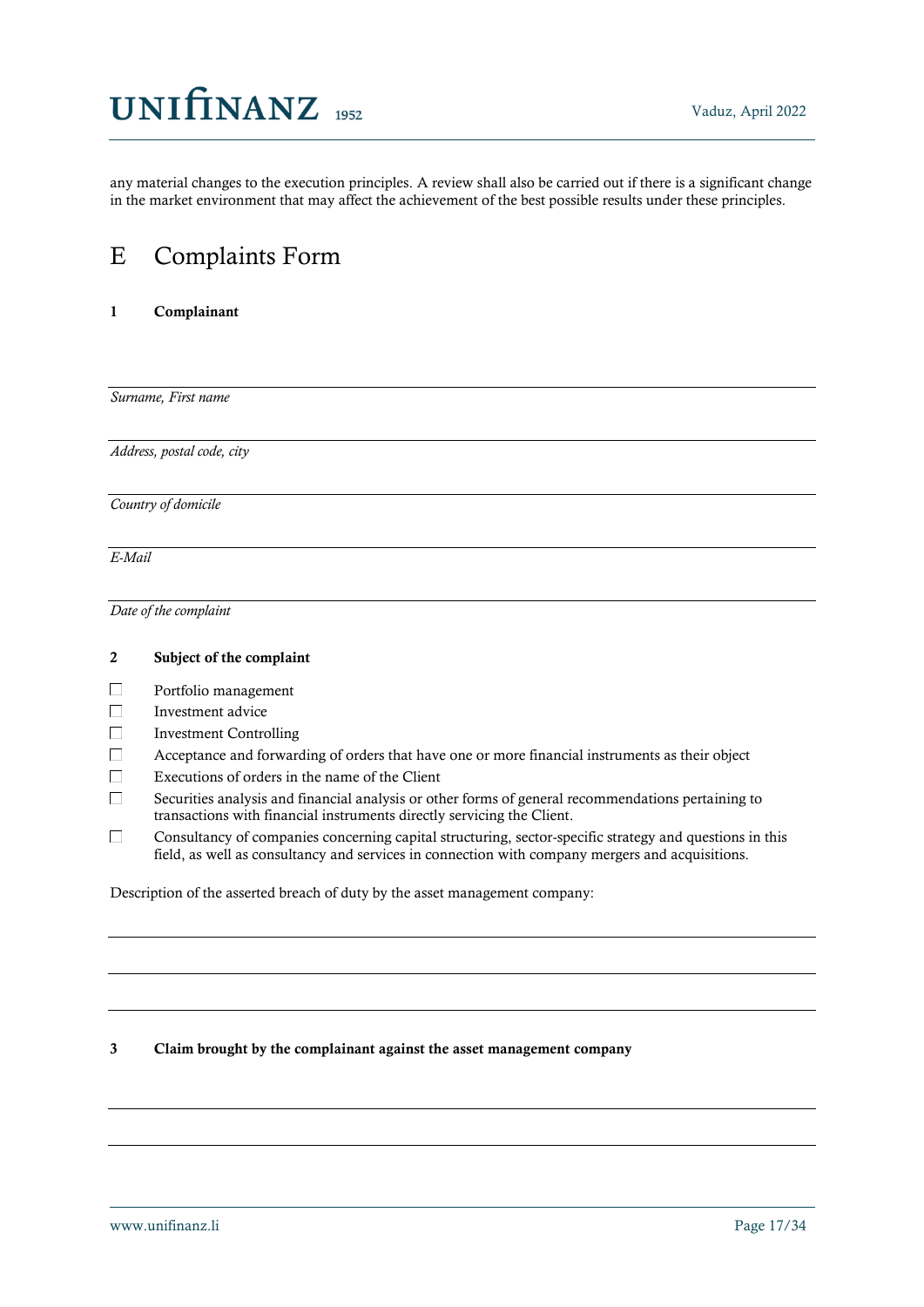### 4 Information on the proceedings

The complaint should, if possible, be submitted using the aforementioned e-mail address. The asset management company shall endeavor to compile and to assess all relevant evidence and information relating to the complaint. The complainant shall receive a response to his complaint within 20 days.

The complainant also has the opportunity to submit his complaint to the below-specified arbitration body. Complainants are recommended, however, to wait for the asset management company to respond to the issues raised.

### Liechtensteinische Schlichtungsstelle (Liechtenstein Conciliation Board)

Dr. Peter Wolff, Attorney-at-Law P.O. Box 343 Mitteldorf 1 9490 Vaduz

Telephon +423 238 10 30 Fax +423 238 10 31 info@schlichtungsstelle.li

The Conciliation Board is not a court of law, nor does it have the authority to issue legal judgements. Instead, it promotes a dialogue between the involved parties, and submits a negotiating solution to them. As the parties are not bound by the proposal made by the Conciliation Board, they remain free to accept this or to take other, for example legal, measures.

## 5 To be completed by the asset management company

*Date of receipt of the complaint*

*Date of reply sent to the complainant*

*Result of the processing of the complaint*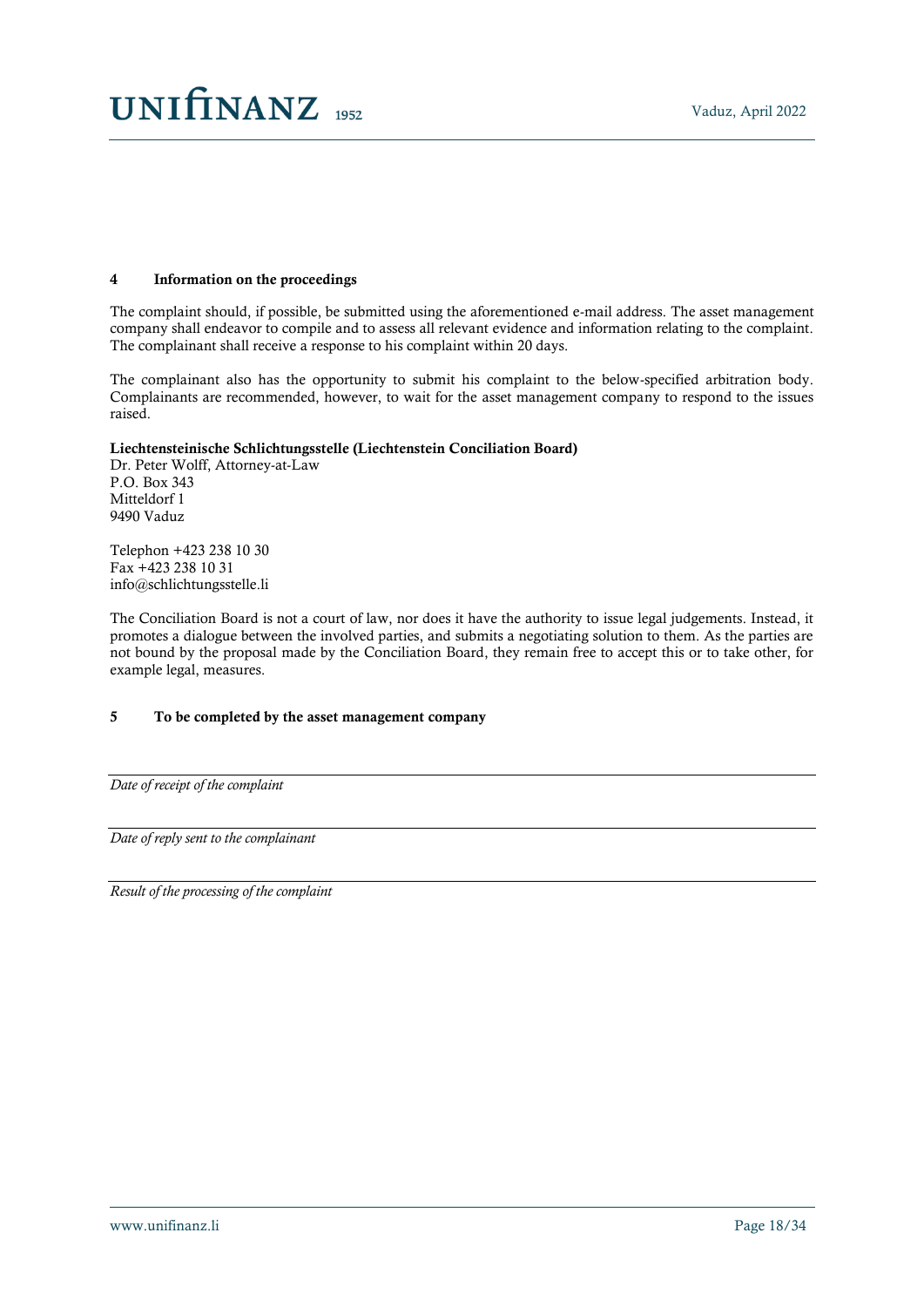# <span id="page-18-0"></span>F Politically exposed persons

### Art. 2 Abs. 1 lit. h Due Diligence Act (SPG) *[\(www.gesetze.li\)](http://www.gesetze.li/)*

"politically exposed persons" means natural persons who are or have, until a year ago, been entrusted with prominent public functions in a foreign country and immediate family members, or persons known to be close associates, of such persons. The Government shall provide further details by ordinance;

## Art. 2 Due Diligence Ordinance (SPV)

Politically exposed persons

1) The following offices shall be deemed to be prominent public functions within the meaning of Art. 2 (1) h) of the Act – unless they are only junior or middle-ranking offices:

a) heads of state, heads of government, ministers, deputy ministers, secretaries of state and prominent party officials;

b) Members of Parliament or members of comparable state legislative bodies;

c) members of supreme courts, constitutional courts or other highranking judicial bodies whose decisions are not subject to further appeal, except in exceptional circumstances;

d) members of the courts of auditors or the managing board and executive bodies of central banks;

e) ambassadors, chargés d'affaires and high-ranking officers in the armed forces;

f) members of the managing board, executive bodies or supervisory bodies of state-owned enterprises;

g) directors, deputy directors and members of the executive body, as well as similar office holders at international governmental organisations.

2) The following shall be deemed immediate family members within the meaning of Art. 2 (1) h) of the Act:

a) the spouse;

b) the partner considered equivalent to a spouse under national law;

c) children and their spouses or partners;

d) parents;

e) siblings.

3) Persons known to be close associates within the meaning of Art. 2 (1) h) of the Act shall include natural persons who:

a) are known to have joint beneficial ownership of legal entities together with a politically exposed person or are known to maintain other close business relations with a politically exposed person;

b) have sole beneficial ownership of a legal entity which is known to have been set up for the de facto benefit of a politically exposed person.

c) who are closely connected socially or politically with a politically exposed person.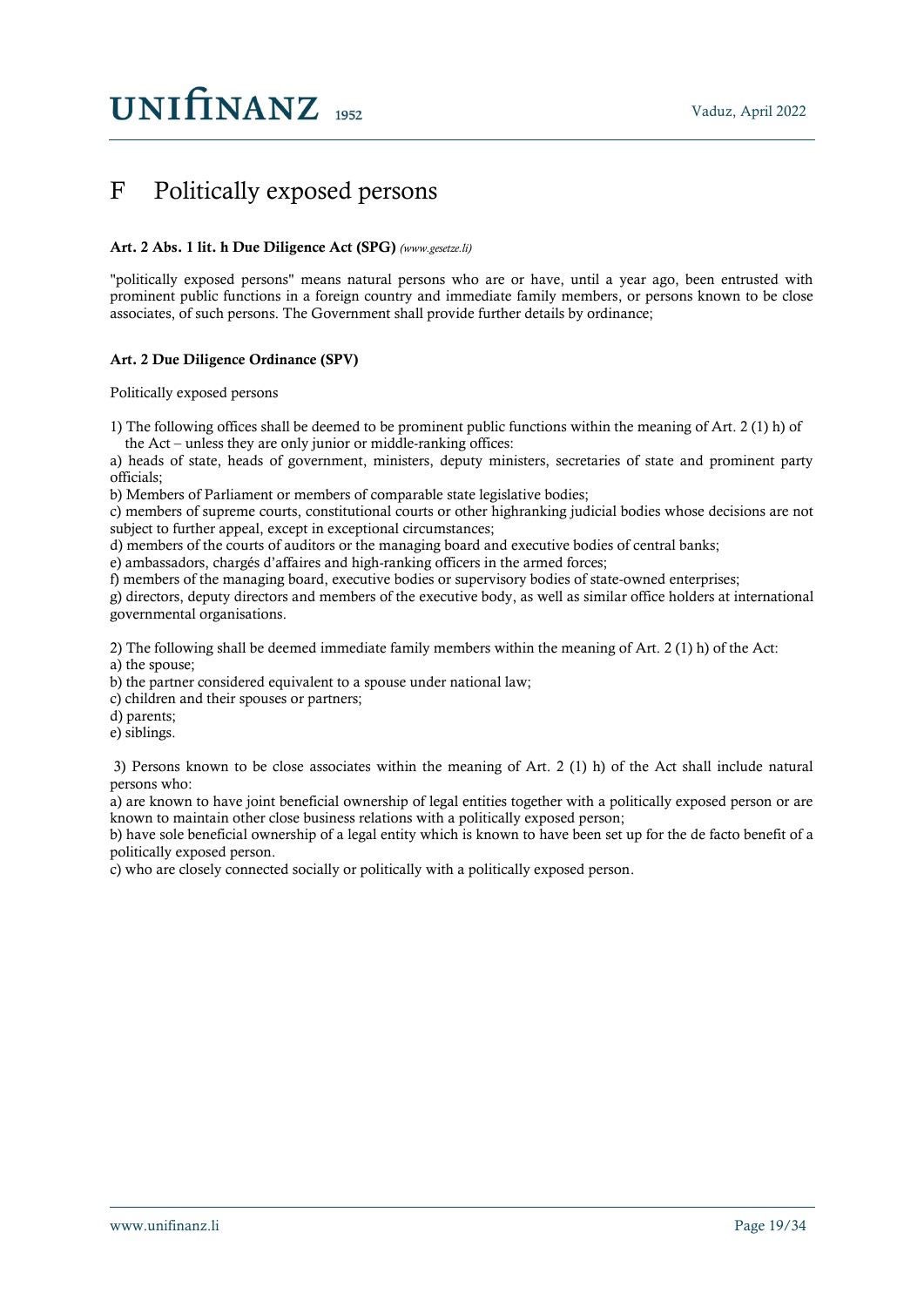# <span id="page-19-0"></span>G Data protection notice for clients on the basis of the EU General Date Protection Regulation and the Liechtenstein Data Protection Act

With the following data protection notice we would like to give you an overview on how personal data may be processed by our Asset Management Company and your rights in relation to this information under the new EU General Data Protection Regulation (GDPR) and the Liechtenstein Data Protection Act (DPA). The specific data that will be processed and how the data will be used will essentially depend on the services and products that will be provided and/or have been agreed upon in each specific case. The Asset Management Company is legally bound to protect your privacy and keep your information confidential and will therefore implement a range of technical and organizational measures to ensure data security for all processing of personal data.

In the course of our business relationship, we will need to process personal data required for the purpose of setting up and conducting the business relationship, meeting applicable statutory or contractual requirements, providing services and executing orders. Without having this data, we would generally be unable to enter into or maintain a business relationship, process orders, or offer services and specific products.

Should you have any questions concerning specific data processing activities or wish to exercise your rights, as further described under section 5 below, please contact the controller:

Unifinanz Trust reg. Austrasse 79 LI-9490 Vaduz Telephone +423 237 47 60 Fax +423 237 47 67 [info@unifinanz.li](mailto:info@unifinanz.li)

Contact details of the Data Protection Officer Unifinanz Trust reg. Claudio A. Frick, LL.M. Telephone +423 237 47 60 [claudio.frick@unifinanz.li](mailto:claudio.frick@unifinanz.li)

### 1 Which data will be processed (data categories) and from which sources do they come from (origin)?

We collect and process personal data that we obtain in the course of our business relationship with our Clients. Personal data may be processed at any stage of the business relationship and the type of data will vary depending on the group of persons involved.

Generally, we will process personal data that you provide in the course of submitting agreements/ contracts, forms, correspondence or other documents to us. As far as necessary in order to provide services, we will also process any personal data, which are generated or transmitted as a result of using products or services, or that we have lawfully obtained from third parties (e.g. Trust Company) or public authorities (e.g. UNO and EU sanctions lists). Finally, we may process personal data from publicly available sources (e.g. land registers, commercial registers and registers of associations, the press, the Internet). Apart from Client data, we may, where appropriate, also process personal data of other third parties involved in the business relationship, including data pertaining to (further) authorized agents, representatives, legal successors or beneficial owners under a business relationship. Please ensure that such third parties are also aware of this data protection notice.

Personal data concerns the following categories of data in particular: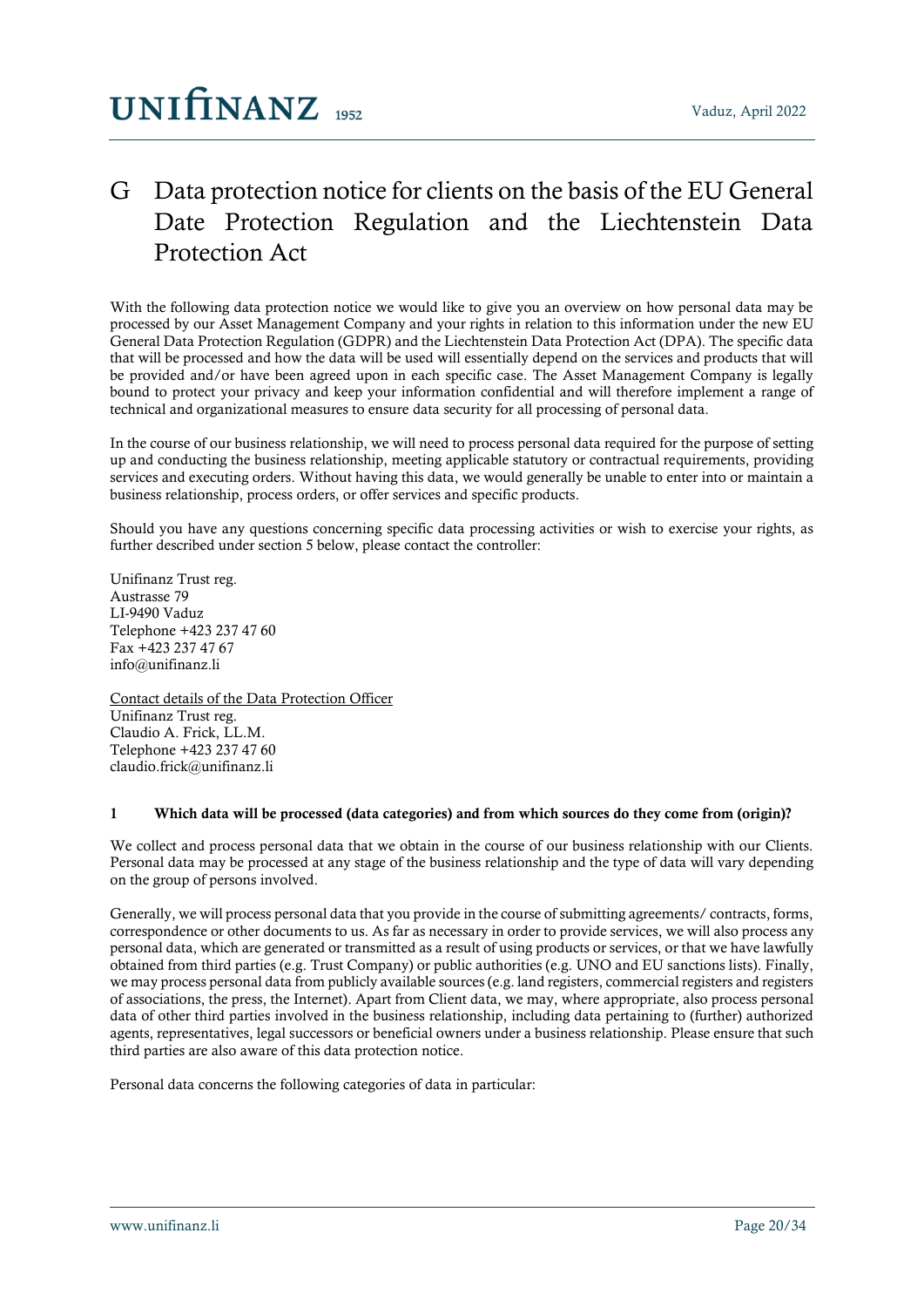### 1.1 Master data

- Personal details (e.g. name, date of birth, nationality)
- Address and contact details (e.g. physical address, telephone number, e-mail address)
- Identification information (e.g. passport or ID details) and authentication information (e.g. specimen signature)
- Data from publicly available sources (e.g. tax numbers)

### 1.2 Further basic data

- Information on services and products used (e.g. investment experience and investment profile, consultancy minutes, data concerning effected transactions)
- Information about household composition and relationships (e.g. information about spouse or partner and other family details, authorised signatories, statutory representatives)
- Information about household composition and relationships (e.g. information about spouse or partner and other family details, authorized signatories, statutory representatives)
- Information about the professional and personal background (e.g. professional activity, hobbies, wishes, preferences)
- Technical data and information about electronic transactions with the Asset Management Company (e.g. access logs or changes)
- Image and sound files (e.g. video recordings or recordings of telephone calls)

### 2 For which purposes and on which legal basis will your data be processed?

We process personal data in accordance with the provisions of the GDPR and the DPA for the following purposes and on the following legal basis:

- For the performance of a contract or to take steps prior to entering into a contract in connection with supplying and acting as intermediary in relation to asset management, investment advice, analysis, investment controlling and other financial services, which can be rendered by an Asset Management Company. The purposes for which data are processed will depend primarily on the specific service or specific product involved (e.g. securities) and may include, for example, needs analysis, advisory services, wealth and asset management, investment controlling and carrying out transactions.
- For compliance with a legal obligation, in particular the compliance with statutory and regulatory requirements (e.g. compliance with the GDPR, the DPA, the Liechtenstein Asset Management Act, due diligence and anti-money laundering rules, regulations designed to prevent market abuse, tax legislation and tax treaties, monitoring and reporting obligations, and for the purpose of managing risks). If you do not provide us with the necessary data, we will have to comply with the relevant regulatory obligations and may be forced to terminate the business relationship.
- For the purposes of the legitimate interests pursued by us or by a third party that have been specifically defined, including determining product ratings, marketing and advertising, performing business checks and risk management, reporting, statistics and planning, preventing and investigating criminal offences, video surveillance to ensure compliance with house rules and to prevent threats, recordings of telephone calls.
- On the basis of the consent given by you for the purpose of supplying asset management or for the purpose of executing orders, including, for example, transferring data to service providers or contracting partners of the Asset Management Company. You have the right to withdraw your consent at any time. This also applies to declarations of consent provided to the Asset Management Company before the GDPR came into effect, i.e. prior to 25 May 2018. Consent may only be withdrawn with effect for the future and does not affect the lawfulness of data processing undertaken before consent was withdrawn.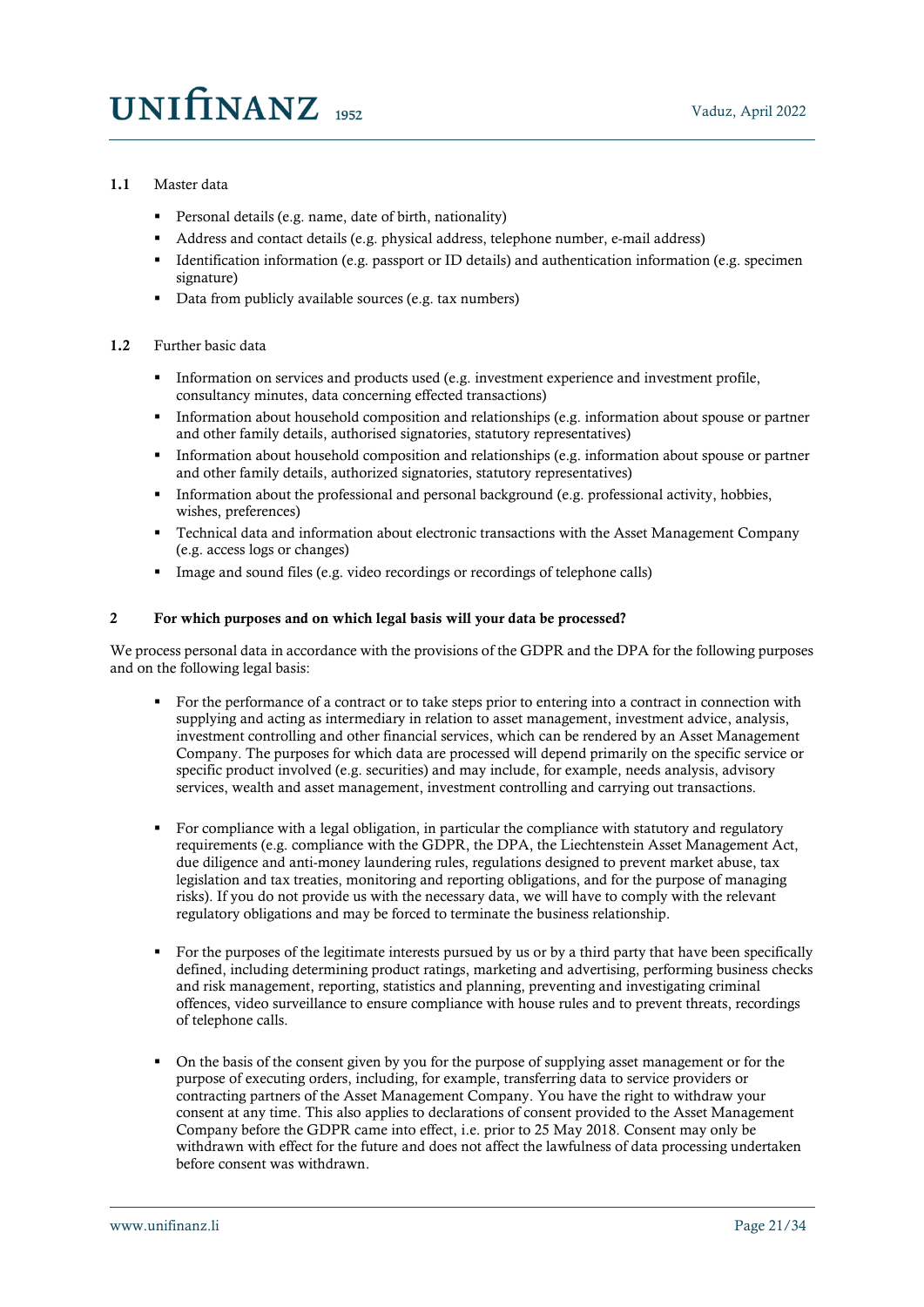We reserve the right to engage in the further processing of personal data, which we have collected for any of the foregoing purposes, including any other purposes that are consistent with the original purpose or which are permitted or prescribed by law (e.g. reporting obligations).

#### 3 Who will have access to personal data and how long will the data be held!

Parties within and outside of the Asset Management Company may obtain access to your data. Departments and employees within the Asset Management Company may only process your data to the extent required for the purpose of fulfilling our contractual, statutory and regulatory duties as well as pursuing legitimate interests. Other companies, service providers or agents may also have access to personal data for such purposes, subject to statutory regulations. The categories of processors may include companies supplying asset management services, companies operating under distribution agreements and companies supplying IT, logistics, printing, advisory and consultancy, distribution and marketing services. In this context, recipients of your data may also include other financial services institutions or similar organizations to which we transfer personal data for the purposes of conducting the business relationship (e.g. custodian banks, brokers, stock exchanges, information centers).

Public bodies and organizations (e.g. supervisory authorities, fiscal authorities) may also receive your personal data where there is a statutory or regulatory obligation.

Data will only be transferred to countries outside the EU or EEA (so-called third countries) if

- this is required for the purpose of taking steps prior to entering into a contract, performing a contract, supplying services or executing orders (e.g. executing securities transactions);
- you have given us your consent (e.g. for Client support provided by another company);
- this is necessary for important reasons of public interest; or
- this is mandatory by law (e.g. transaction reporting obligations).

However, these are only countries for which the EU Commission has decided that they have an adequate level of data protection or we take measures to ensure that all recipients have an adequate level of data protection. To this end, we may conclude standard contractual clauses, which in this case are available on request.

We process and store your personal data throughout the duration of the business relationship, unless there is a stringent obligation to erase specific data at an earlier date. It is important to note that our business relationships may subsist for many years. In addition, the length of time that data will be stored will depend on whether processing continues to be necessary as well as the purpose of processing. Data will be erased at regular intervals, if the information is no longer required for the purpose of fulfilling contractual or statutory duties or pursuing our legitimate interests, i.e. the objectives have been achieved, or if consent is withdrawn, unless further processing is necessary by reason of contractual or statutory retention periods or documentation requirements, or in the interests of preserving evidence throughout any applicable statutory limitation periods. In accordance with the Asset Management Act, the retention period is generally five years, up to seven years at the request of the Liechtenstein Financial Market Authority. The retention period pursuant to the Due Diligence Act is ten years.

#### 4 Will there be automated decision-making including profiling?

We basically do not make decisions based solely on the automated processing of personal data. We will inform you separately in accordance with the statutory regulations of any intention to use this method in particular circumstances.

Certain business areas involve the automated processing of personal data at least to a certain extent, where the objective is to evaluate certain personal aspects in line with statutory and regulatory requirements (e.g. money laundering prevention), carry out needs-analysis in relation to products and services or for the purpose of managing risks.

The Asset Management Company reserves the right, in future, to analyze and evaluate Client data (including the data of any third parties involved) by automated means for the purpose of identifying key personal characteristics in relation to Clients, predicting developments and creating Client profiles. Such data will be used, in particular,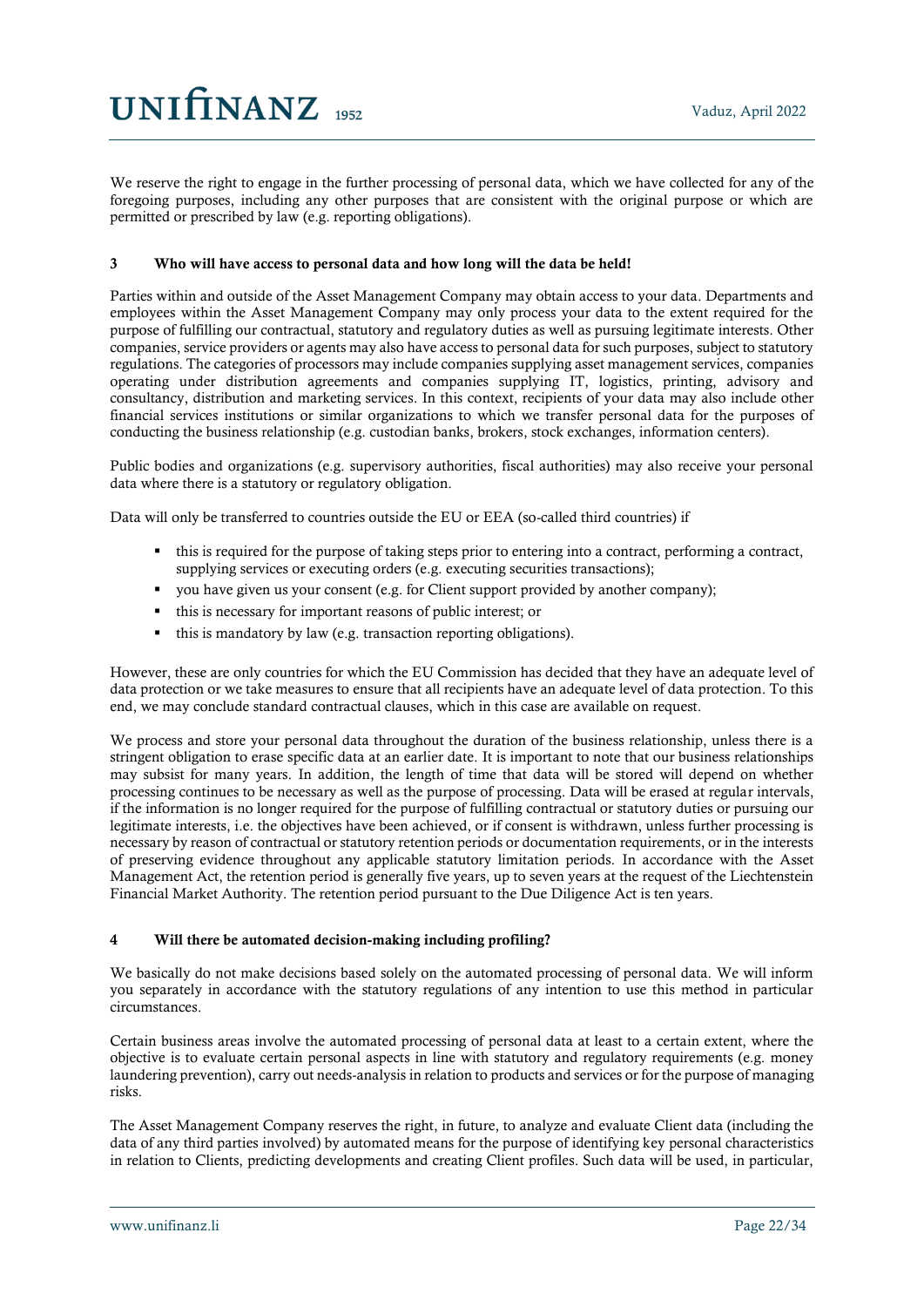to perform business checks, provide customized advice, offer products and services and provide any information that the Asset Management Company may wish to share with Clients.

### 5 Which data protection rights do you have?

You have the following data protection rights pursuant to the GDPR in respect of personal data relating to you:

- Right of access: you may obtain information from the Asset Management Company about whether and to what extent personal data concerning you are being processed (e.g. categories of personal data being processed, purpose of processing).
- Right to rectification, erasure and restriction of processing: You have the right to obtain the rectification of inaccurate or incomplete personal data concerning you. In addition, your personal data must be erased if the data are no longer necessary in relation to the purposes for which they were collected or processed, if you have withdrawn your consent, or if the data have been unlawfully processed. You also have the right to obtain restriction of processing.
- Right to withdraw consent: You have the right to withdraw your consent to the processing of personal data concerning you for one or more specific purposes at any time, where the processing is based on your explicit consent. This also applies to declarations of consent provided before the GDPR took effect, i.e. prior to 25 May 2018. Please note that consent may only be withdrawn with effect for the future and does not affect any data processing undertaken prior to withdrawing consent. Moreover, the withdrawal of consent has no effect in relation to data processing undertaken on other legal grounds.
- Right to data portability: you have the right to receive the personal data concerning you, which you have provided to the controller, in a structured, commonly used and machine-readable format, and to have the data transmitted to another controller.
- Right to object: You have the right to object, on grounds relating to your particular situation, without any formal requirements, to the processing of personal data concerning you, if such processing is in the public interest or in pursuit of the legitimate interests of the Asset Management Company or a third party. You also have the right to object, without any formal requirements, to the use of personal data for promotional purposes. If you object to the processing of your personal data for direct marketing purposes, we will discontinue processing your personal data for this purpose.
- Right to lodge a complaint: You have the right to lodge a complaint with the relevant Liechtenstein supervisory authority. You may also lodge a complaint with another supervisory authority in an EU or EEA member state, e.g. your place of habitual residence, place of work or the place in which the alleged breach took place.

The contact details for the data protection authority in Liechtenstein are as follows:

Liechtenstein Data Protection Office Städtle 38 P.O. Box 684 LI-9490 Vaduz Telephone +423 236 60 90 [info.dss@llv.li](mailto:info.dss@llv.li)

You should preferably submit any requests for access or raise any objections in writing with the Data Protection Officer. The Data Protection Officer is also the appropriate point of contact for any other data protection matters.

### 6. Data security

Unifinanz Trust reg. applies safety standards compliant to data protection law. However unauthorized access and improper use of data by third parties cannot be completely excluded therefore we cannot accept any responsibility or liability.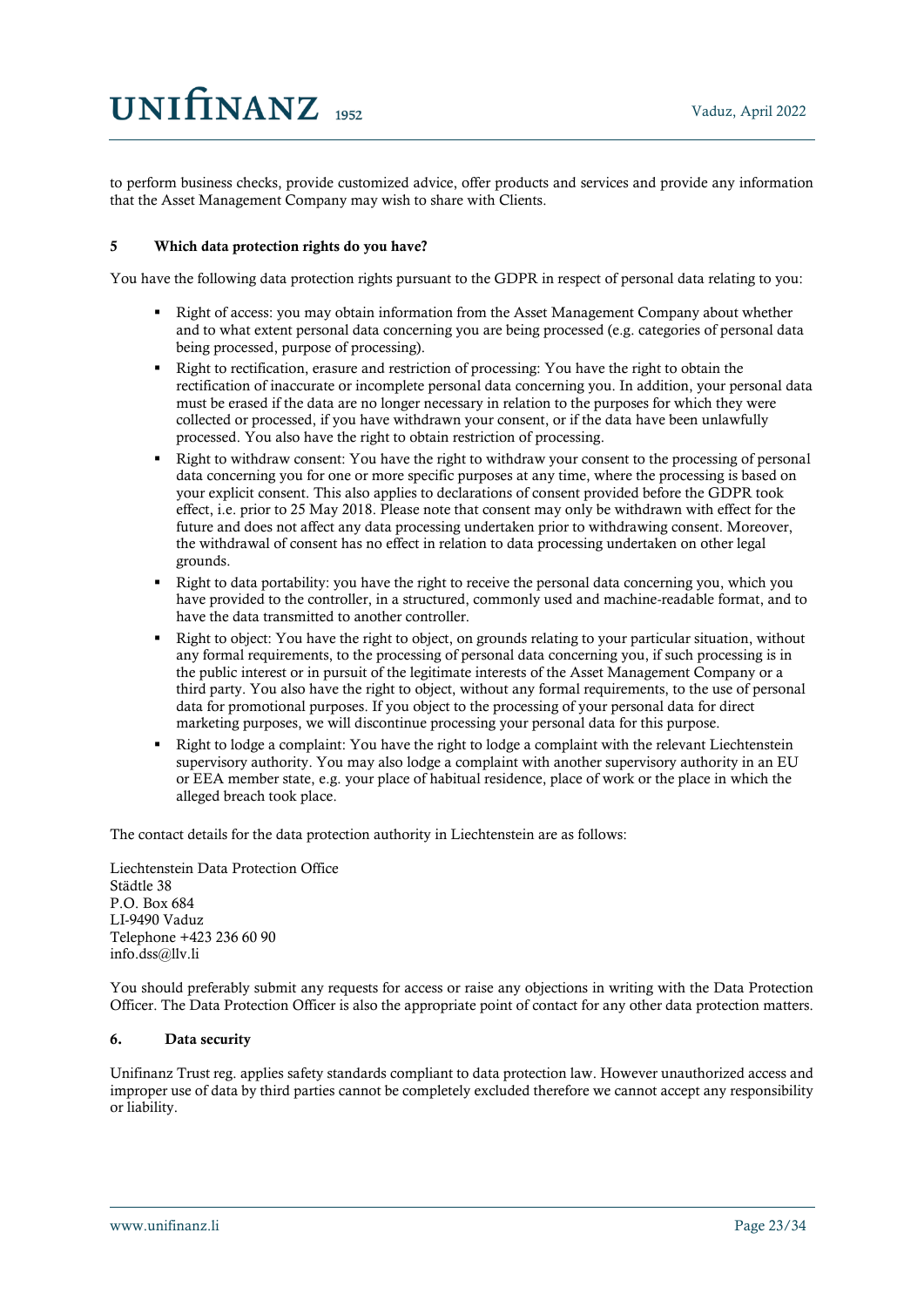## <span id="page-23-0"></span>H General Business Conditions

## 1 Object and scope

The General Business Conditions (GBC) set forth in the following shall govern the business relationships between the Client and Unifinanz Trust reg. (hereinafter referred to as *the Company*) provided that no separate agreements of a different nature have been concluded. For the purpose of simplicity, the masculine version has been used in all forms and naturally also refers to the feminine version.

### 2 Restricted capacity to act

The Client shall bear all damage arising from his own lacking legal capacity to act or that of authorized third parties unless this has been communicated in writing and to the Company with proof of evidence. The Company is not obliged to undertake any clarifications concerning the legal capacity of the Client or of authorized third parties.

### 3 Communications of the Company

Communications shall be deemed as duly and legally effected if they have been dispatched or held at the Client's disposal in accordance with the most recent instructions received from him or, for the sole purpose of the Client's protection, in a manner deviating from. The date of dispatch shall be deemed as the date on the Company's file copies or dispatch list.

### 4 Errors of transmission

All damage resulting from the use of postal services, telephone, fax, e-mail, other means of electronic transmission or other means of communication or other transmission carriers, specifically through loss, delay, misunderstandings, mutilation or duplication, shall be borne by the Client unless gross negligence by the Company can be proven.

### 5 Requests for Client information and communication from the Client

The Company must obtain various information from the Client for the purpose of performing its services. This can contain for example the Client's knowledge and experience of financial instruments, his financial circumstances, his investment objectives, MiFID criteria or the fulfilment of due diligence obligations. It is in the interest of the Client to provide this information to the Company, since the Company is otherwise unable to perform its services. Furthermore, it is also important that the information made available by the Client is precise, because Client information serves to ensure that the Company can act in the best interest of the Client, i.e. to recommend an asset management or financial instruments that are suitable for the Client. For this purpose, complete and truthful information about the Client is essential.

If the Company is obliged to provide the Client with information before executing orders (for example information about costs) or documents (for example PRIIP-KID), or requires additional information or instructions, but is unable to reach the Client, either because the Client does not wish to be contacted by the Company, or because the Client cannot be contacted on short notice, then in case of doubt, the Company reserves the right not to execute the order, in the interest of protecting the Client. In this event, the Company shall not accept any liability for orders that are not executed on time or for damages caused (in particular by prices falling or rising).

The Company is entitled to rely on the accuracy of the information received from the Client, unless the Company knows or should know that the information is obviously obsolete, incorrect or incomplete.

The Client is required to notify the Company in writing if the information provided to the Company, such as his name, address, domicile, nationality, tax domicile, etc., should change. Within the context of an ongoing business relationship the Client shall furthermore be obliged, at the request of the Company, to update his details at regular intervals.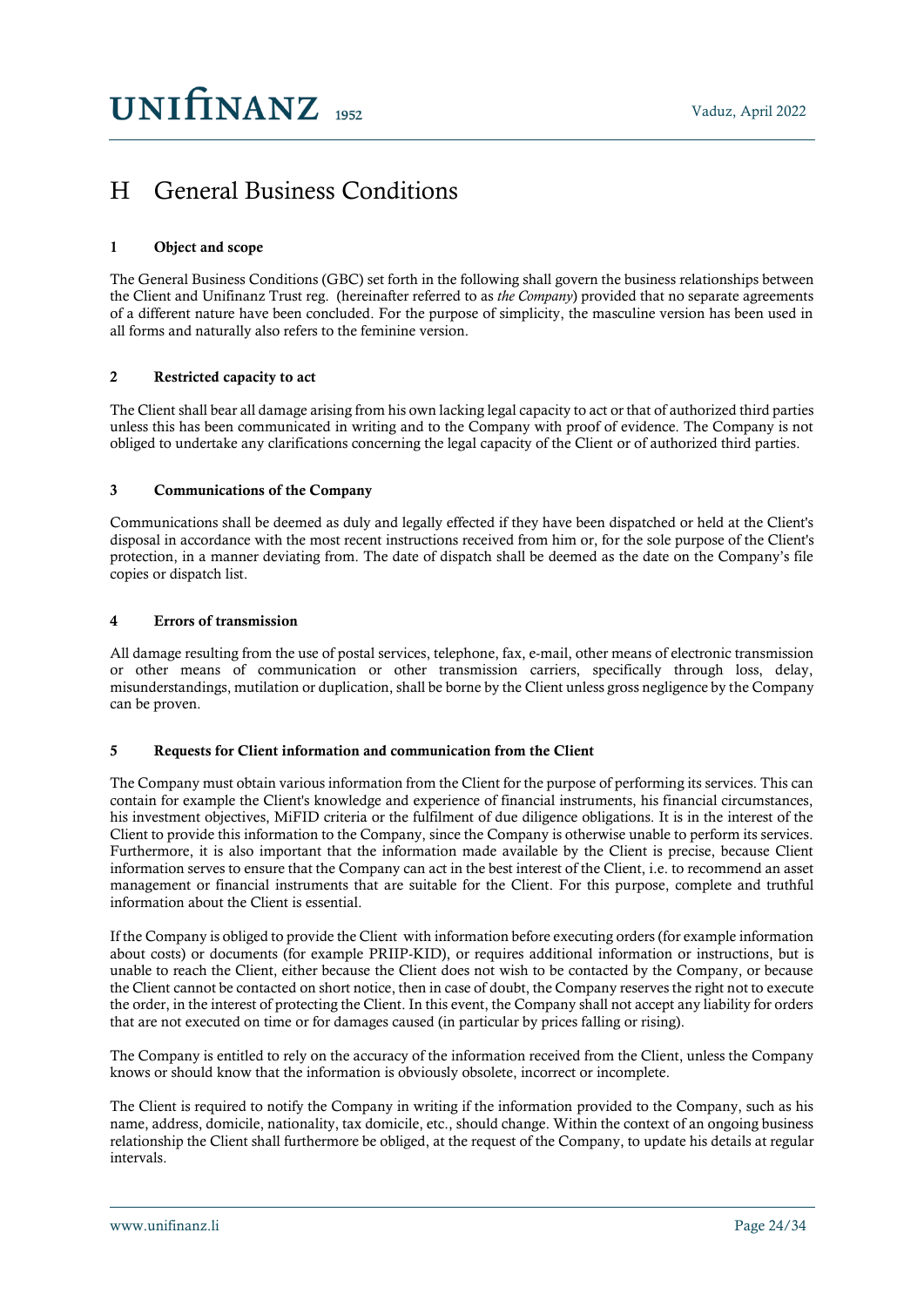### 6 Recording of telephone calls

The Company has the right – and in some cases the legal obligation (for example in the case of conversations concerning financial instruments) – to record telephone conversations. It may use these recordings as evidence. These are retained according to the statutory requirements.

### 7 Execution of orders

In the event of defective, delayed or non-execution of orders the Company shall be liable at most for interest covering the period involved unless in the particular case it had been advised expressly and in writing of the danger of more extensive damage. The Client shall in every case bear the risk of an unclearly formulated, incomplete or faulty order.

The Company cannot be held liable for the non-execution or delays in the execution of orders caused in connection with the fulfilment of its legal obligations (in particular in accordance with the Due Diligence Act) or economic sanctions.

Finally, the Company is not obligated to execute orders which have been issued using electronic means, provided no corresponding special agreement has been concluded.

In the case of orders concerning investments abroad or transactions relation to custody account holdings, Art. 15 GBC (Confidentiality and release from confidentiality) must also be observed.

### 8 Objections

Objections by the Client regarding defective or delayed execution as well as non-execution of instructions of any kind or any kind of complaint concerning the reports and financial reporting of the Company, which are regularly received by the Client, as well as objections regarding other communications and actions of the Company, must be lodged immediately upon receipt of the relevant advice or communication, but at the latest within the time period stipulated by the Company.

If an expected advice or communication of the Company is not received by the Client in due time, the complaint or objection must be registered as if such an advice or communication had been received as usual by mail. The Client shall bear any damage arising from a delay in registering his objections.

The reports and financial reports of the Company shall be regarded as correct, and all items contained in such statements, insofar as the Client does not object to these in writing within one month.

### 9 Plurality of Clients

An agreement with the Company can be concluded jointly by several persons. The exercise of the rights in such cases shall be subject to special arrangements. In the absence of such arrangements, each person shall have individual exercising rights. All the account holders shall be jointly liable for any claim of the Company against any one of them.

### 10 Fees and other charges

The Company is permitted to debit its asset management, investment advisory or execution only fees directly from the account of the Client, where a respective authorization/ power of attorney is in place. The Company may levy extra charges for exceptional services it has provided or costs it has incurred (for example in conjunction with compliance investigations, compulsory enforcement, insolvency, official assistance, mutual assistance, disclosure and other legal proceedings and follow-up investigations).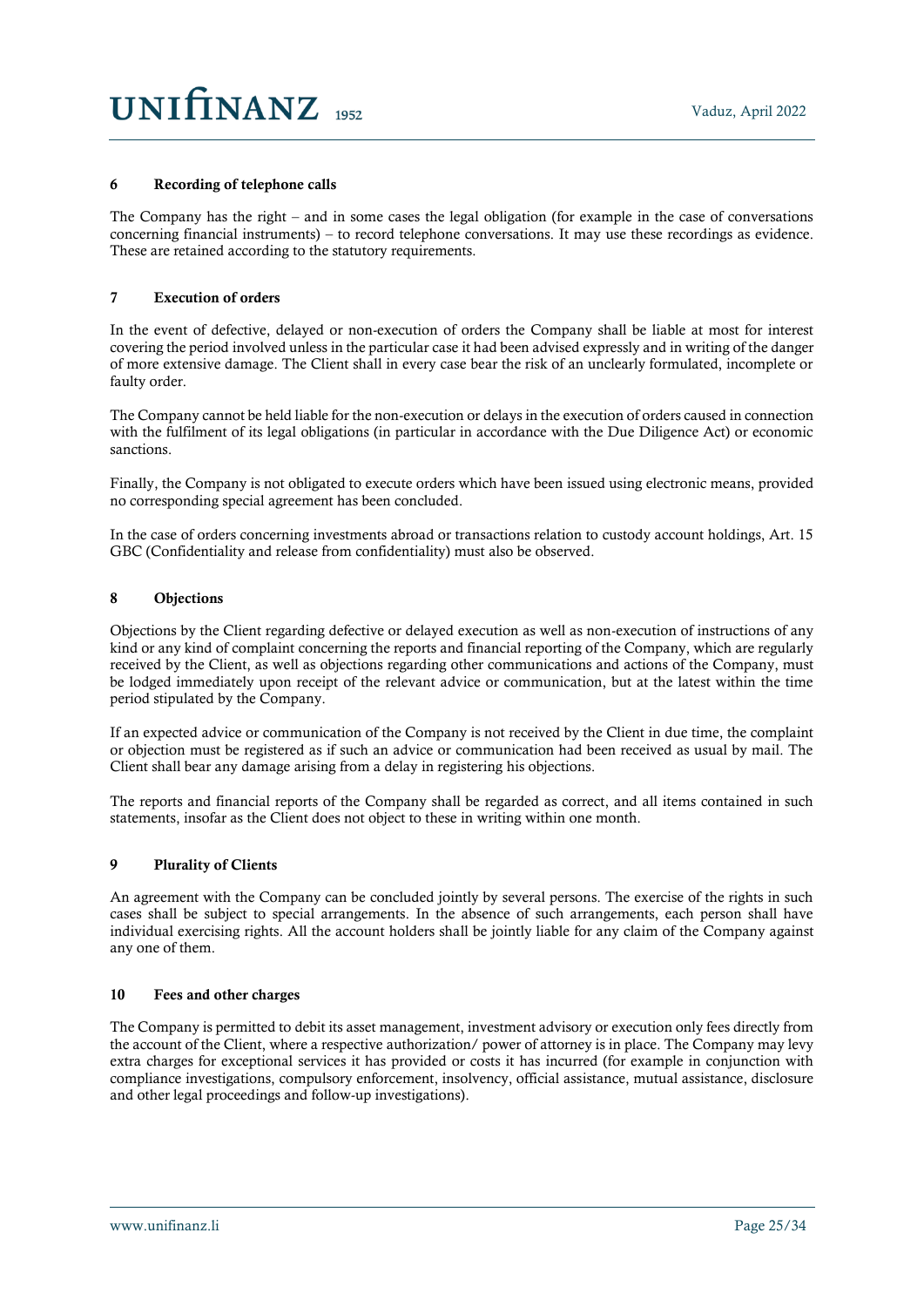# $UNIfINANZ_{1952}$

### 11 Dormant accounts

The Company and the Client shall take appropriate measures to prevent accounts from becoming dormant. The Client may approach the Company in the case of questions in connection with dormant accounts. The management for dormant business relationships can be continued at the discretion of the Company, whereby the Company reserves the right to debit charges directly from the account for its costs in this connection, as well as its expenses for inquiries and investigations, when there is a respective authorization/ power of attorney in place. The Company will have the discretion to terminate the dormant business relationship by postal delivery of the notice of termination to the last announced address of the Client.

### 12 Granting remunerations

The Company reserves the right to grant remunerations to third parties for the acquisition of Clients and / or the provision of services, insofar as this improves the quality of the service. As a rule, the commission, fees, etc., charged to the Client are used as a basis for calculating such remunerations.

The Client acknowledges and accepts that the Company may be granted a remuneration by third parties, normally in the form of holding fees, in connection with the introduction of new customers, the purchase/sale of collective capital investments, structured products, certificates, notes, etc. (hereinafter referred to as «products»); The amount of such payments varies according to product and product provider. As a rule, the amount of these corresponds to a percentage share of the administration fees debited for the respective product, paid on a periodic basis for the duration they are held. Commissions can also be paid by issuers of securities in the form of one-off payments, the amount of which corresponds to a percentage share of the issue price. Subject to any ruling of the contrary, the Client can request further details from the Company on the agreements concluded with third parties relating to such payments, at any time prior to or after the service is/has been rendered (purchase of the product).

Depending on the service agreement chosen, remunerations by third parties are either avoided, prevented or passed on to the Client. Any minor non-cash benefits (e.g. market analyses, training sessions for certain financial products, meals during training sessions and the like) remain with the Company if these payments contribute to improving the quality of the service for the Client and are disclosed. If the Client does not request any further details prior to the service being rendered, or if he utilizes the service after obtaining further details, he waives any surrender claims as understood by §1009a of the Civil Code (ABGB).

### 13 Taxation and general legal aspects

The Client himself is responsible for the proper taxation of his assets and for the proper taxation of the income generated by such assets in accordance with the legal provisions applicable at his tax domicile(s). He is responsible for complying with the regulatory and statutory provisions (including tax legislation) which apply to him, and must comply with such provisions at all times.

With the exception of special provisions and agreements, the advice and information provided by the Company does not refer to the tax consequences of investments for the Client or generally to his tax situation; in particular, any liability of the Company for the tax consequences of recommended investments is excluded.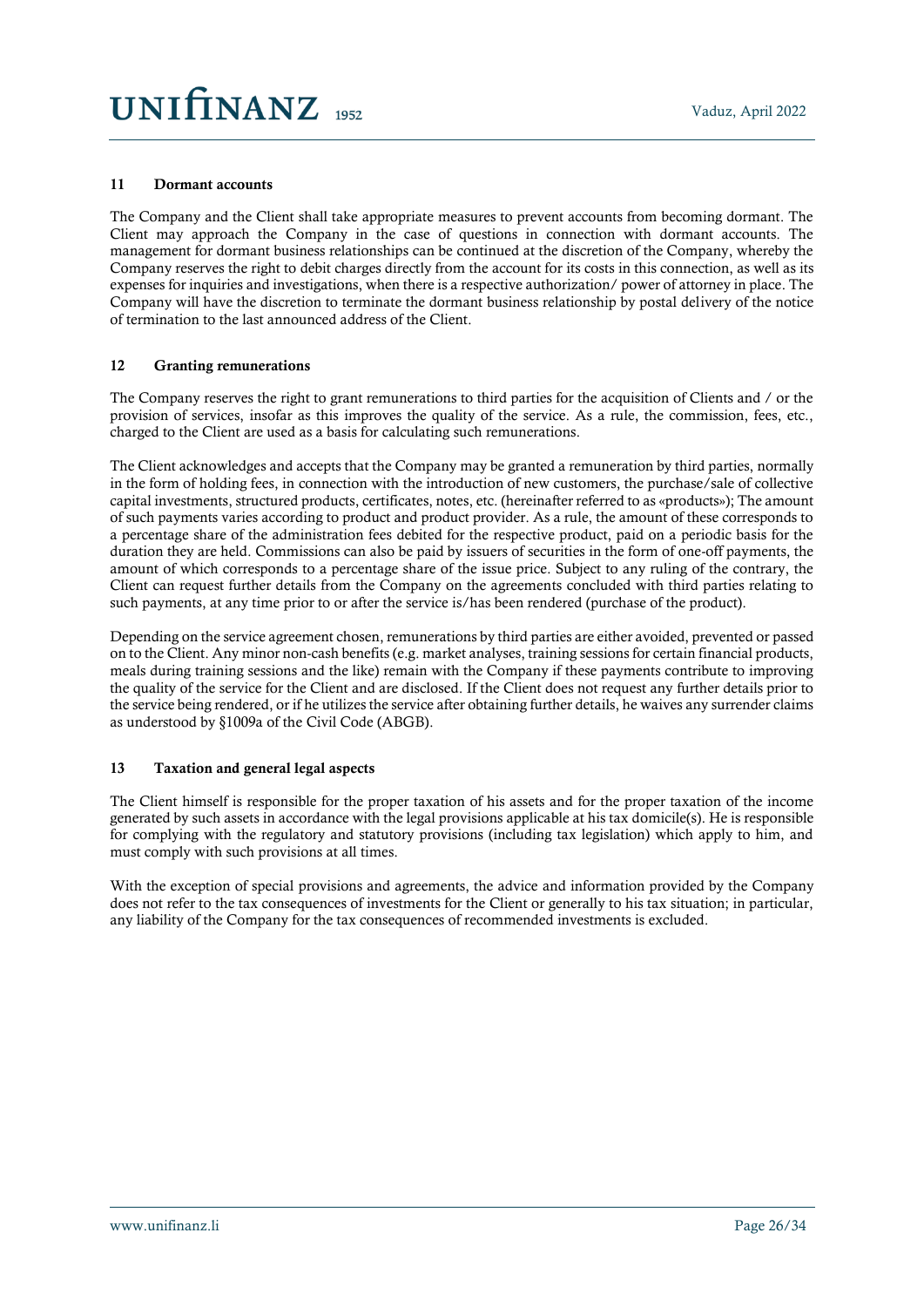#### 14 Data processing, outsourcing and data protection

Within the framework of processing and maintaining the Client relationship, the Company is required to process and utilize personal details, transaction details and other data relating to the Client's banking relationship (hereinafter referred to as «Client data»). Client data includes all information relating to the business relationship with the Client, especially confidential information on the contracting party, (further) authorized representatives, beneficial owners and any other third parties. The term «confidential information» includes the name/company name, address, domicile/registered office, date of birth/date of formation, profession/purpose, contact details, account number, IBAN, BIC and other transaction details, account balances, portfolio data and details of loans and other bank or financial services as well as the tax identification number and other information relevant under tax or due diligence law.

Without the express written consent from the bank Client, the Company shall be authorized to outsource business areas (e.g. information technology, maintenance and operation of IT systems, printing and mailing of documents, compliance, risk management, internal audit, due diligence officer, investigating officer) in full or in part to selected contracting parties (hereinafter referred to as «outsourcing partners»). The Company can arrange for individual services to be performed by selected contracting parties (hereinafter referred to as «service providers»). To this end, the bank is entitled to communicate the Client data required for this purpose to outsourcing partners and service providers.

The Client also acknowledges and accepts that, in conjunction with managing and maintaining the business relationship, Client data may be disclosed within the Company and processed (in particular electronically) by the bank's employees domestically and abroad. In each case, client data shall be communicated to the relevant outsourcing partners, service providers in accordance with the statutory, regulatory and data protection law provisions. The Company shall take appropriate technical and organizational measures to ensure data confidentiality.

### 15 Confidentiality and release from confidentiality

Due to statutory provisions concerning Client confidentiality, data protection and further professional secrecy obligations (hereinafter referred to as «confidentiality protection»), the members of the executive bodies as well as the employees and representatives are subject to the obligation to keep information to which they have become privy due to their business relationship with the Client confidential for an indefinite period. Information that is covered by confidentiality protection is referred to as «client data» in the following. Client data includes all information relating to the business relationship with the Client, in particular confidential information about the contracting party, (further) authorized representatives, beneficial owners as well as any possible third parties. In order to render its services, as well as to safeguard its legitimate claims, it may under certain circumstances be necessary for the Company to forward confidential Client data to third parties in Liechtenstein or abroad. In respect of the Client data, the Client expressly releases the Company from confidentiality protection and authorizes the Company to forward client data to third parties in Liechtenstein or abroad. The Client data may in this conjunction also be forwarded in the form of documents that the Company has prepared itself in conjunction with the business relationship with the Client or has received from the Client or from third parties.

This means the Company can forward client data in particular in the following cases:

- The Company is required to forward the client data by a public authority or court, based on law, supervisory law and / or international treaties.
- Compliance with Liechtenstein and non-domestic legal provisions applicable to the Company require the forwarding (for example report of business transactions pursuant to MiFIR).
- The Company responds to legal measures that have been taken or initiated against the Company (including as a third party) in Liechtenstein or abroad by the Client.
- The Company responds to legal measures that third parties initiate against the Company on the basis of the services that the Company has rendered on behalf of the Client.
- The Company undertakes debt enforcement measures or other legal measures against the Client.
- The Company responds to accusations that the Client makes in public, in the media or vis-à-vis Liechtenstein or nondomestic public authorities.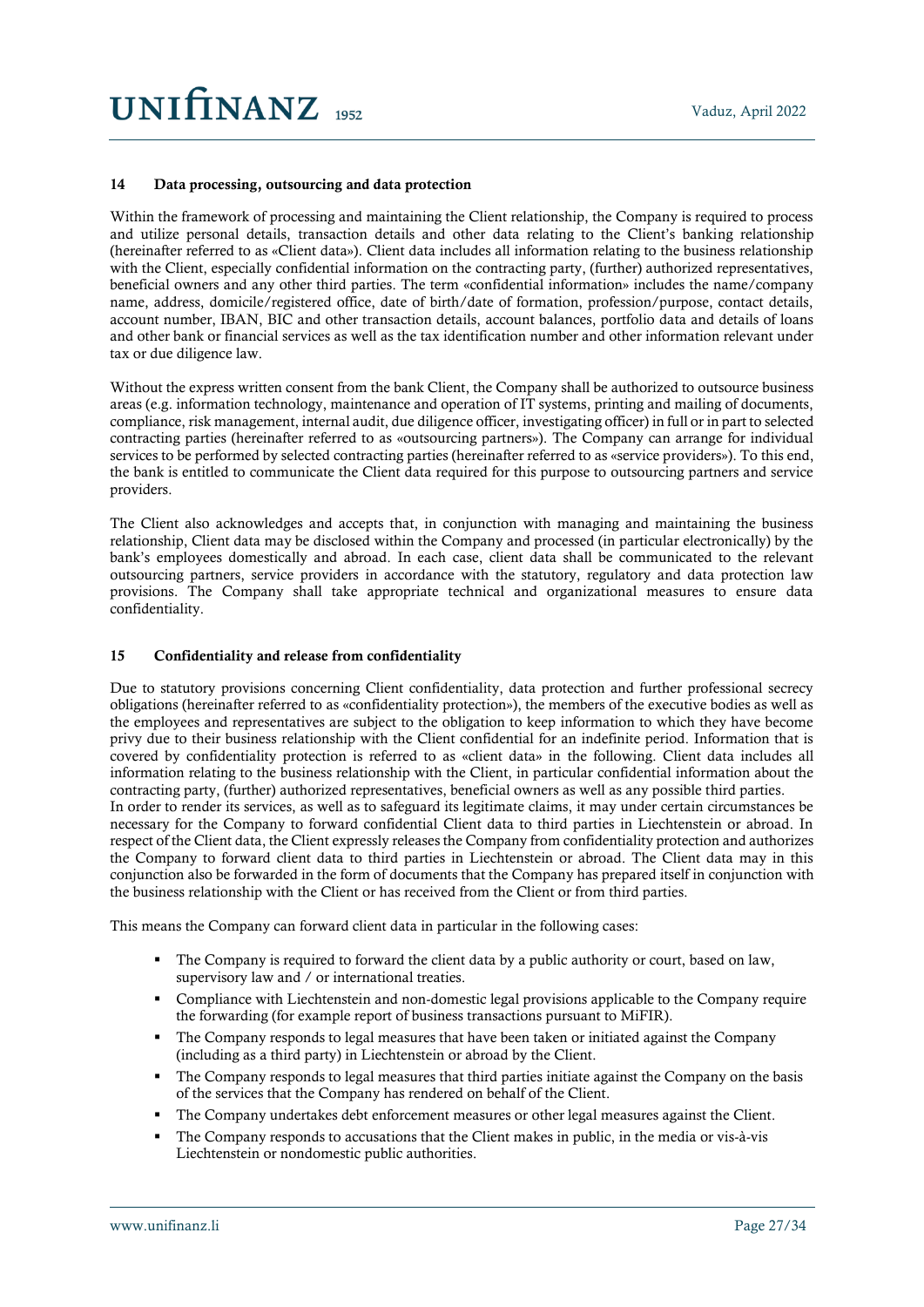- Service providers of the Company receive access to Client data within the context of signed legal agreements.
- The Company outsources individual business areas (for example the printing and dispatch of documents, compliance, risk-management, internal audit, due diligence officer, investigating officer) or parts thereof.
- For the purpose of fulfilling statutory due diligence obligations, the Company is also entitled in individual cases to commission third parties in Liechtenstein and abroad to perform the necessary investigations and to forward the corresponding client data.
- For the purpose of rendering its services, the Company may need to grant employees of the Company or of authorized representatives who have undertaken to adhere strictly to confidentiality remote access to client data from Liechtenstein or abroad.
- Within the context of the trading or the administration of custody account assets, the Company is obliged or entitled by statutory provisions in Liechtenstein and abroad to forward Client data, or the forwarding is necessary for the purpose of executing a transaction or administration. The latter may be the case, for example, if trading markets, collective deposit centers, third-party custodians, stock exchanges, brokers, banks, issuers, financial market supervisory or other authorities, etc., are for their part obliged to demand the disclosure of client data by the Company. The Company may forward client data in individual cases upon request, as well as on its own initiative (for example within the context of completing the documents required for the transaction or administration). In this conjunction, enquiries may also be made following the completion of a trading transaction or administration, in particular for monitoring or investigative purposes. By issuing the order to trade or to administer custody account assets, the Client also expressly authorizes the Company to make any possible disclosures of the client data.The Client acknowledges that the client data is processed by the Company and by third parties in order to fulfil the purpose, and that once it has been disclosed it may not necessarily continue to be covered by confidentiality protection. This also applies in particular in the event of forwarding client data to another country, and there is also no assurance that the nondomestic level of protection corresponds to that in Liechtenstein. Liechtenstein as well as nondomestic laws and official orders may oblige third parties to disclose the received client data on their part, and the Company then no longer has control over the possible further use of the client data. The Company is not obliged to report the forwarding of client data to the Client.

#### 16 Termination

The Company shall be entitled to terminate existing business relationships at any time at its discretion without giving reasons. Even where a period of notice exists or a fixed deadline has been agreed, the Company shall be entitled to terminate a relationship immediately, if the Client is in default with a payment or action, if his financial standing has deteriorated significantly, a compulsory execution order is enforced against him or criminal proceedings are pending against him that jeopardize the reputation of the Company.

#### 17 Public holidays

Liechtenstein public holidays and Saturdays shall have the same legal status as Sundays.

### 18 Language

German is the authoritative language. In the case of foreign language texts, the German text shall be taken as an aid to interpretation.

#### 19 Place of performance

The Company's place of business shall serve as the place of performance for mutual obligations.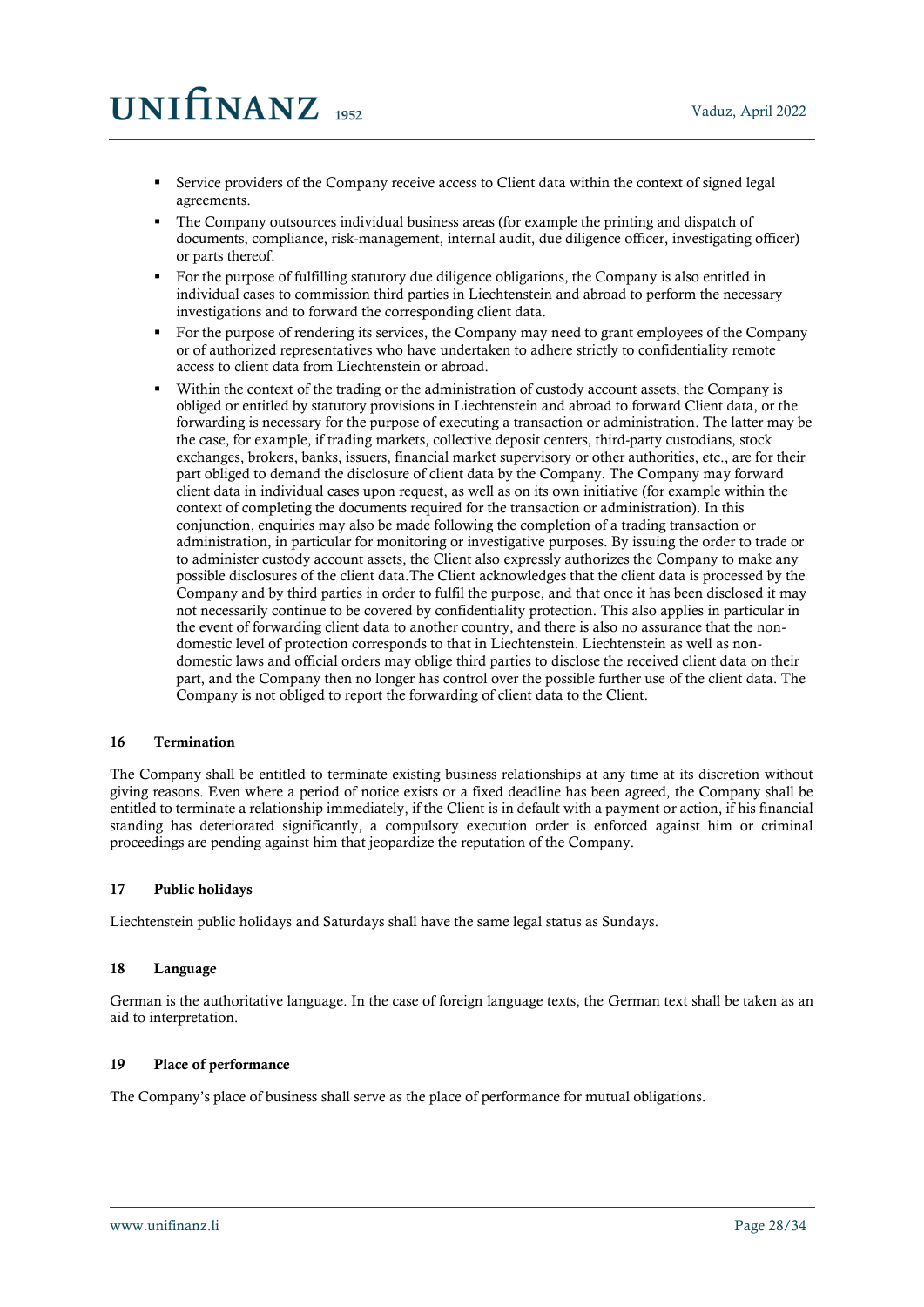### 20 Severability clause

If one or more provisions of these GBC become ineffective or invalid, or if the GBC should have gaps, this shall not affect the validity of the remaining provisions. The invalid provisions are to be interpreted or replaced in a manner which comes as close as possible to accomplishing the desired purpose.

### 21 Applicable law

All legal relationships between the Client and the Company shall be governed by the laws of the Principality of Liechtenstein.

### 22 Jurisdiction

The court of jurisdiction is Vaduz. The Client accepts this jurisdiction for all legal proceedings. However, legal action may be taken against the Client at his place of residence, or before any other competent court or authority.

### 23 Alterations

The Company reserves the right to alter these GBC at any time. The Client shall be advised of such alterations in writing or by other suitable means, and shall be deemed to have approved them unless he objects within one month.

## 24 Validity

<span id="page-28-0"></span>These GBC come into force on 01.04.2019, last update 10.11.2020.

## I Monitor Financial Analysis - Information pursuant to Delegated Regulation (EU) 2016/958

The following provisions shall serve to fulfil the information obligations of investment firms admitted in the European Union which offer investment research and other forms of general investment recommendations regarding issuers of securities and other financial instruments as ancillary investment services.

The provisions set out in the applicable Monitor Subscription Agreement shall apply. The Monitor Financial Analyses (hereinafter also referred to as Publications) are of general nature and will not take into account individual needs of the subscriber (hereinafter also referred to as Investor) with regard to yield, tax situation or risk tolerance or suitability of financial products. The Publications do not constitute investment advice within the meaning of the MiFID II. The Monitors shall serve for information purposes of the subscriber only and do not constitute an offer, quotation or solicitation of an offer or a public advertisement to buy or sell any investment or other specific product. The circumstances and bases that are subject of the information contained in the Publications may change at any time. Therefore, information once published must not be understood to mean that circumstances have not changed since the time of the Publication or that the information is still current since then. No investment decisions may be made solely on the basis of this information. Obtaining advice from a qualified professional who is familiar with the Investor´s overall economic situation, needs and risk tolerance is recommended. Transactions in financial products can be risky. Investors should be aware that the value of investments can go down as well as up. Therefore, a positive performance in the past is no guarantee of a positive performance in the future. In addition, investments in foreign currencies are subject to foreign exchange fluctuations. Unifinanz excludes, without limitation, any and all liability for any loss or damage of any kind, including any direct, indirect or consequential damages, which might result from the use of this Publication. Furthermore, the General Terms and Conditions of Unifinanz shall apply mutatis mutandis pursuant to Chapter H.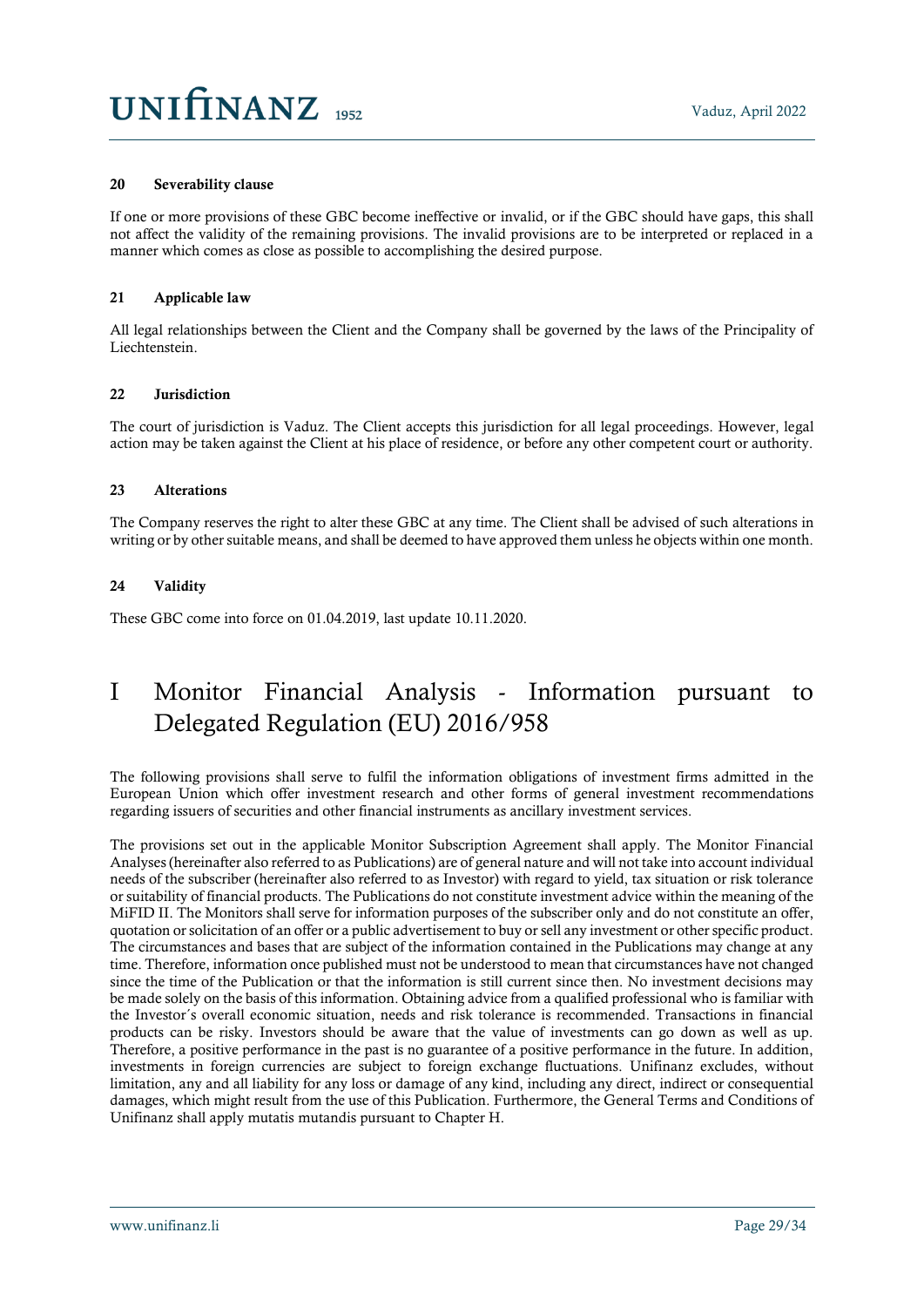In particular, the following legal acts of the European Union and the European and national standards issued in implementation thereof, as amended from time to time, are authoritative for the fulfilment of the information obligations:

- Regulation (EU) No 596/2014 of the European Parliament and of the Council of 16 April 2014 on Market Abuse (Market Abuse Regulation - MAR);
- Commission Delegated Regulation (EU) No 2016/958 of 9 March 2016 for objective presentation of investment recommendations or other information recommending or suggesting an investment strategy and for disclosure of particular interests or indications of conflicts of interest (hereinafter referred to as DelReg 2016/958);
- Directive 2014/65/EU of the European Parliament and of the Council of 15 May 2014 on markets in financial instruments (MiFID II);
- Commission Delegated Regulation (EU) 2017/565 of 25 April 2016 as regards organisational requirements and operating conditions for investment firms and defined terms
- relevant provisions of the Asset Management Companies Act of 30 December 2005 (LR 950.4), the associated Ordinance (LR 950.41) and the Instructions of the Liechtenstein Financial Market Authority (FMA).

#### Identity of producers of recommendations (Article 2 DelReg 2016/958)

The financial analyses are prepared by Unifinanz Trust reg., Austrasse 79, LI-9490 Vaduz, an investment firm licensed in Liechtenstein pursuant to the MiFID II. Person(s) responsible for the production of the financial analysis is/are: Alfons Cortés (Senior Partner) and Adrian Altherr (member of the Executive Board)

The competent supervisory authority is the Financial Market Authority Liechtenstein (FMA), Landstrasse 109, P.O. Box 279, LI-9490 Vaduz, Principality of Liechtenstein [\(www.fma-li.li\)](http://www.fma-li.li/). Further information about Unifinanz can be accessed via the websit[e www.unifinanz.li.](http://www.unifinanz.li/)

General obligations in relation to objective presentation of recommendations (Article 3 para. 1 DelReg 2016/958)

- a) The analyses prepared by Unifinanz are technical financial market analyses (top-down approach). The ratings are calculated on the basis of mathematical statistical procedures. The texts preceding or following the ratings are the interpretation or exegesis of the ratings by the persons responsible and therefore are to be clearly distinguished from factual information or facts. The ratings are tabulated and represent facts.
- b) The financial analyses are based exclusively on technical financial market data such as prices and turnover, that are publicly available and can be accessed via the following information services: Bloomberg [\(www.bloomberg.com\)](http://www.bloomberg.com/), Lenz&Partner [\(www.lp-software.de\)](http://www.lp-software.de/), Metastock [\(www.metastock.com\)](https://www.metastock.com/), Reuters [\(www.reuters.com\)](http://www.reuters.com/). Corporate and macroeconomic data are not included in the financial analyses.
- c) The information services used are sources of information that Unifinanz considers to be reliable. However, not all facts and other information taken from these sources can be verified in every case. Unifinanz cannot give any representation or warranty as to its accuracy, completeness or timeliness.
- d) The ratings reflect the market´s current dynamics and form the basis of the descriptive analysis. They are displayed in colour as well as by means of key figures and are clarified by means of the legend in the annex. No target prices are displayed
- e) The production date as well as the time of the financial analyses are displayed accordingly. Securities prices and indices used for the financial analyses are the current closing prices supplied by the data provider at the time of the production date.

### Additional obligations in relation to objective presentation of recommendations (Article 4 para. 1 DelReg 2016/958)

- a) Unifinanz´s financial analyses are limited to secondary market equities and foreign exchange. No recommendations to issuers are being disclosed.
- b) A summary of any basis of valuation or methodology and the underlying assumptions used to evaluate a financial instrument, the indications and a summary of any changes in the valuation, methodology or underlying assumptions can be accessed via [www.unifinanz.li/dienstleistungen/monitoring-researcht](https://eur01.safelinks.protection.outlook.com/?url=http%3A%2F%2Fwww.unifinanz.li%2Fdienstleistungen%2Fmonitoring-research&data=04%7C01%7Cclaudio.frick%40fricklaw.li%7C8b41e482af7b433694ba08da1087b9a4%7Cc7fd8f16d2b3416a9a399054a6314150%7C0%7C0%7C637840472362228140%7CUnknown%7CTWFpbGZsb3d8eyJWIjoiMC4wLjAwMDAiLCJQIjoiV2luMzIiLCJBTiI6Ik1haWwiLCJXVCI6Mn0%3D%7C3000&sdata=%2F32IVp7ZiH7KIrxEf3usdNJZ65MVVHeEZnIqbSRW6sw%3D&reserved=0)he login area at www.unifinanz.li or obtained on request. No valuations are being made regarding issuers.

c) Cf. lit. b)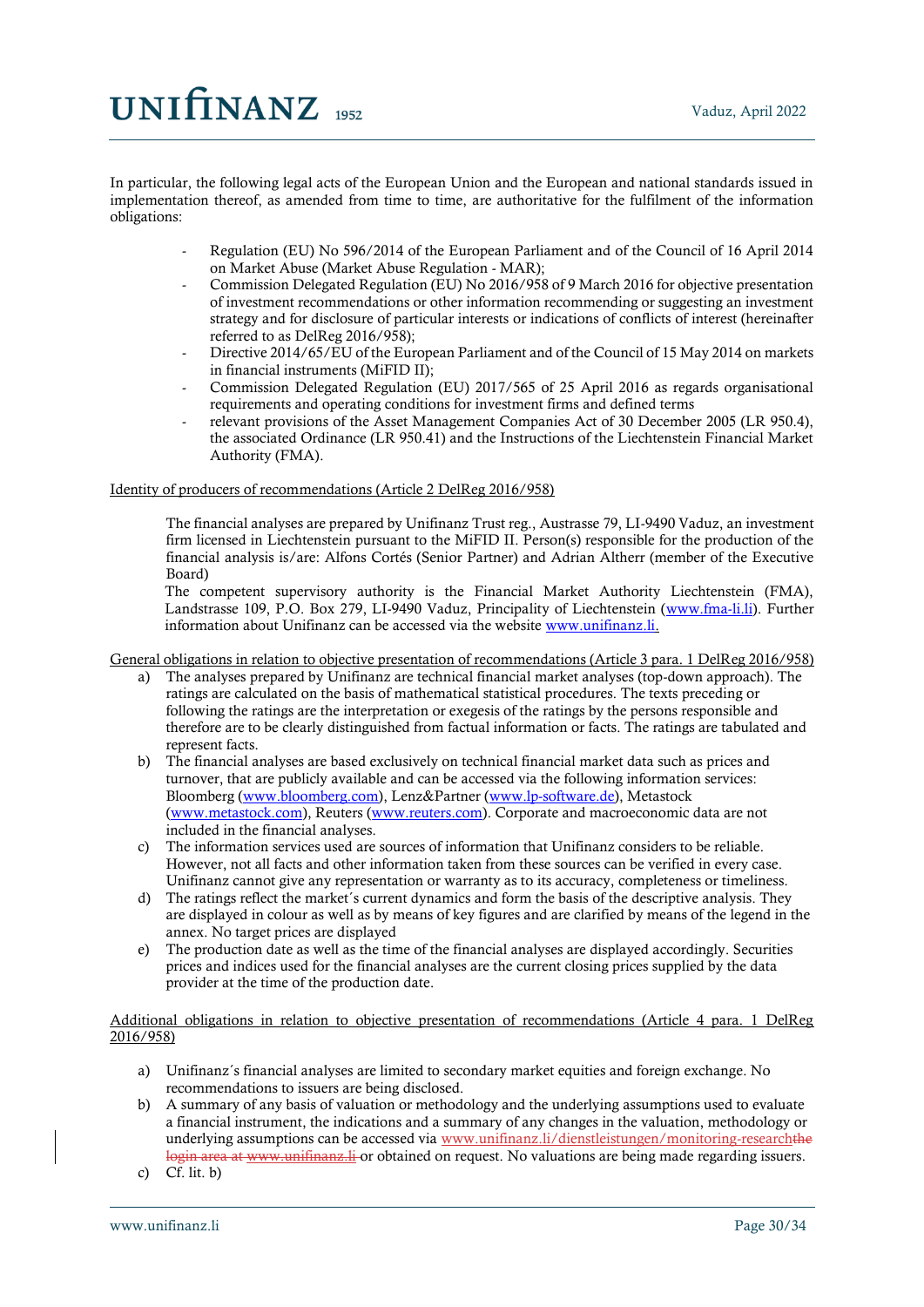#### d) Cf. lit. b)

- e) The significance of the ratings is clarified via the legend as well as a market structure in the annex of the respective Publication. The ROCs represent the rate of change of such ratings. Price trends, volatility, momentum, relative strength and sentiment are used as a basis. Based on this, the attractiveness of country indices, sector indices and foreign exchange is determined and expressed with the so-called ratings and ROCs for the purpose of comparability. Individual shares are positioned in the context of the respective highest level (indices for countries, sector ratings for sectors). The time frame of the investment is unlimited.
- f) The rate of change of the analysed market data is being monitored continuously. If necessary (significant changes in the data or extraordinary events), the data will be updated as soon as possible. Periodically, mostly monthly but at least quarterly, the analysis is reassessed. This also includes an update of the automatically read technical data. The average ratings refer to a period of 6 to 12 months. If monthly data values are indicated, they refer to a period of 20 to 40 months, if weekly values are indicated, they refer to a period of 20 to 40 weeks and if daily values are indicated, they refer to a period of 20 to 40 days. However, they are subject to ever-changing market conditions and represent a snapshot in time. Expectations may be met faster or slower, or can be revised upwards or downwards.
- g) Securities prices and indices used for the financial analyses are the current closing prices supplied by the data provider at the time of the production date.
- h) If a recommendation differs from those made for the same financial instrument in the twelve months immediately preceding its publication, this will be marked in the relevant financial analysis and the date of the earlier recommendation will be indicated.
- i) Upon request, Unifinanz will provide an aggregate overview showing all Unifinanz recommendations on any financial instrument or issuer disseminated in the previous twelve months, indicating for each recommendation the date of dissemination, the person(s) responsible, the relevant market price at the time of dissemination and the orientation of the recommendation. The financial analyses do not contain a price target.

#### General obligations in relation to disclosure of interests or of conflicts of interest (Article 5 DelReg 2016/958)

Persons of Unifinanz who are responsible for the production and/or dissemination of financial analyses are subject to the respective applicable legal and regulatory provisions. In addition, the production of financial analyses is governed by an internal directive that ensures that relevant conflicts of interest are avoided or, if they are factually unavoidable, adequately identified, disclosed and monitored. The opinions on the ratings constitute an independent professional valuation of the ratings by the person(s) responsible in compliance with legal and regulatory requirements. The remuneration of the person(s) responsible does not depend, in whole or in part, directly or indirectly, on any opinion expressed in the financial analysis.

The information to be disclosed relates to the interests or conflicts of interest of each person who has been involved in producing the recommendation or had access to the recommendation prior to its dissemination, or the interests or conflicts of interest that are known or could have been known to such group of persons. Information on the principles for dealing with possible conflicts of interest can be found in Chapter C of these General Terms and Conditions.

#### Additional obligations in relation to disclosure of interests or of conflicts of interest (Article 6 DelReg 2016/958)

- 1. Unifinanz Trust or its persons responsible are not affected by the subsequent conflicts of interest, either directly or indirectly, with regard to the issuers to which the financial analyses relate:
	- a) net long or short positions exceeding the threshold of 0.5% of the total issued share capital of the issuer;
	- b) holdings exceeding 5 % of the total issued share capital held by the recommended issuer;
	- c) (i) a market maker or liquidity provider in the financial instruments of the recommended issuer, (ii) has been a lead or co-lead manager over the previous twelve months of any publicly disclosed offer of financial instruments of the recommended issuer, (iii) is party to an agreement with the recommended issuer entitling it to pay or receive compensation in the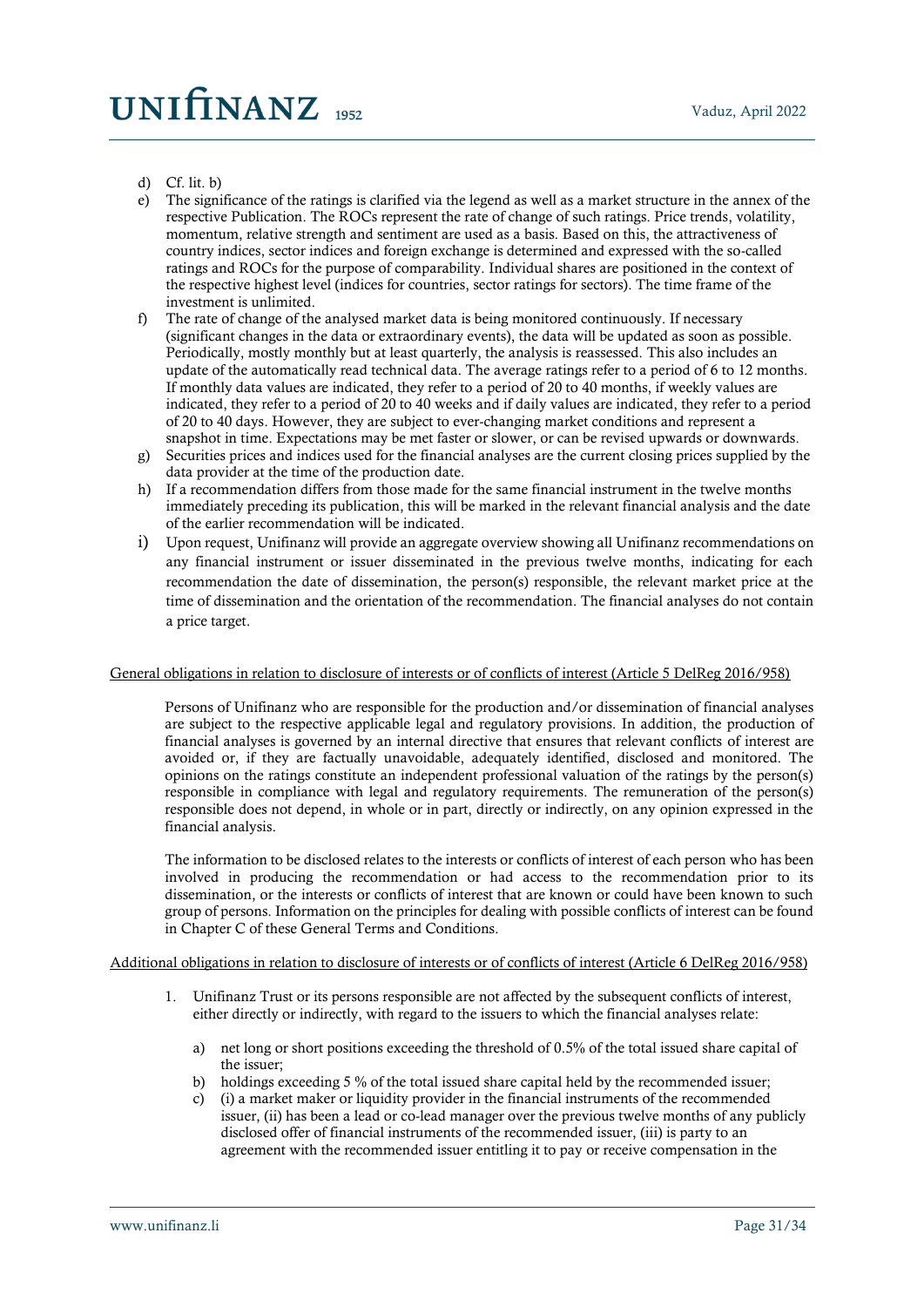previous twelve months, and (iv) is party to an agreement with the recommended issuer relating to the production of investment recommendations.

- 2. In addition to the information specified in para. 1, the following information are disclosed:
	- a) The description of the effective internal organisational arrangements set up for the prevention and disclosure of conflicts of interest can be found in Chapter C of these General Terms and Conditions.
	- b) The remuneration of the person(s) responsible, who were involved in producing the recommendation, is not directly tied to transactions in services of investment firms or other type of transactions Unifinanz performs, or to trading fees Unifinanz receives.
	- c) The persons responsible for the production of the financial analyses do not receive or acquire shares in issuers prior to their public issue to which the recommendation directly or indirectly relates.
- 3. Unifinanz Trust reg. publishes on a quarterly basis the proportion of all recommendations classified as attractive for the past twelve months as well as the proportion of issuers corresponding to the above categories for which Unifinanz Trust reg. has provided investment services in the past twelve months. The publications can be accessed in the download area at [www.unifinanz.li.](http://www.unifinanz.li/)

Additional obligations in relation to disclosure of interests or of conflicts of interest (Article 7 DelReg 2016/958)

Unifinanz´s financial analyses are exclusive to subscribers and may not be disseminated to third parties or published.

# <span id="page-31-0"></span>J Sustainability information in accordance with Articles 3, 4 and 5 of the Sustainable Finance Disclosure Regulation (SFDR)

### Policies on the integration of sustainability risks during investment decisions-making process (Article 3)

For Unifinanz Trust reg. and its sister companies, responsible business activity is a mission. Unifinanz Trust reg. aims to focus increasingly on sustainability within our product and service universe in the future. Over the last few years, various steps have been taken to ensure that processes are in place to meet this requirement. The adoption in January 2022 of the new business strategy that was conceived several years ago means the courses of action it entails will now be implemented step by step.

For Unifinanz Trust reg., taking sustainability aspects into account also means considering sustainability risks in the investment decision-making process. We define sustainability risk as an environmental, social or governance (hereinafter, "ESG") event or condition that might substantially and negatively impact the value of the investment within our clients' portfolios.

And we have adopted various strategies and processes to ensure that sustainability risks are included in investment decisions.

During the integrated ESG analysis, the current and future sustainability activities of companies and/or states are analysed and investment decisions are made based on sustainability opportunities and risks. Various means are employed to that end, including internal sustainability filter models, which rate a company's ESG risk based on research both internal (publicly available information) and external. The ESG risk rating is only one possible characteristic, and its importance varies depending on the strategy model.

To support our investment decision-making process, the defined investment universe is expanded to include information and data on sustainability aspects for all asset classes, thereby making it available to anyone making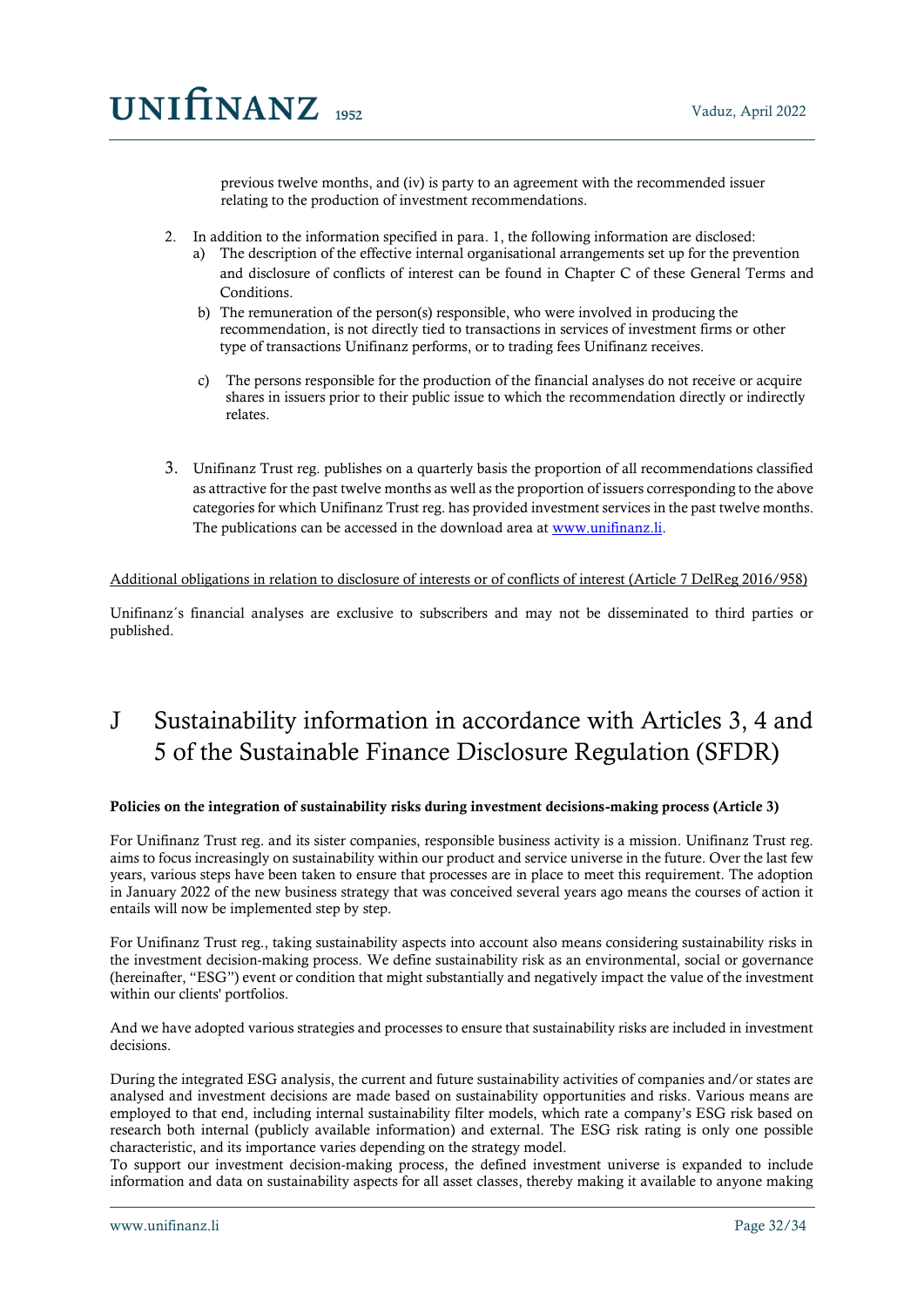investment decisions. It combines external data and ESG ratings from research and rating agencies with any internal research and analyses.

Furthermore, our analysts, portfolio managers, and compliance and risk managers are regularly trained on ESG topics and innovations in regulatory affairs and internal processes.

Unifinanz Trust reg. bases its investment decisions on ESG integration. Details are available at the customer's request.

At Unifinanz Trust reg., ensuring that sustainability risks are considered during investment decisions is part of the internal investment process, which is a binding work instruction for the portfolio managers in charge. Issuers' ESG risk ratings are spot-checked using random samples of ESG ratings from a second data provider. And processes to monitor sustainability risks are carried out in the controlling department of Unifinanz Trust reg.

For more information on how sustainability risks are incorporated into investment decision-making processes, please see our service presentations.

#### Transparency of adverse sustainability impacts at entity level during investment decisions (Article 4)

By integrating sustainability issues into its business strategy, Unifinanz Trust reg. has laid the foundation for systematically and comprehensively considering sustainability and climate aspects during its business activities, which will now be further expanded step by step.

By adopting the new business concept, Unifinanz Trust reg. has defined various measures that will lead the company even closer to effectively integrating ESG criteria and the support of the 17 SDG [Sustainable Development Goals] defined by the United Nations. These measures will be increasingly applied to corporate governance, the service landscape, human resource management and the business operations themselves (including processes). Anchoring this in the business concept will consistently encourage the commitment to these areas for a more sustainable and responsible future.

It goes without saying that by anchoring sustainability factors in the business concept, adverse effects of investments related to the sustainability factors of environment, social affairs and governance are also optimally considered on the service provision level, specifically during asset management and investment controlling (depending on the selected strategy package).

Accordingly, Unifinanz Trust reg. ensures that the sustainability factors relevant to the chosen strategy are firmly anchored in its investment decisions. This requires usable, meaningful information being available from the data providers.

Considering the main adverse impacts when making the investment decision (based on the choice of strategy) ensures that achieving the investment objective will not adversely impact other sustainability areas. Deciding on the investment also includes checking the thresholds for adverse sustainability impacts. If tests reveal that those thresholds have been exceeded, the asset being considered might be excluded.

Unifinanz Trust reg. uses publicly available information from issuers (found in annual and sustainability reports, for example), external research or rating agencies to determine which associated adverse sustainability impacts to consider during an investment decision.

#### Transparency of remuneration policies in relation to the integration of sustainability risks (Article 5)

One of our main responsibilities is to be guided by our customers' needs and the needs of our social environment. And this entails firmly anchoring social, ecological and responsible corporate governance criteria into our business strategy.

Besides the strategies described for including sustainability risks and adverse sustainability impacts in the investment process (and the investment controlling process, if possible), the remuneration policy of Unifinanz Trust reg. also involves considering sustainability risks. As part of our remuneration policy, we ensure that our employees' performance is not remunerated or evaluated in a way that conflicts with our duty to act in our customers' best interests.

The staff appraisals, which take place at least once a year, promote behaviour that supports the role of Unifinanz Trust reg. as a customer-oriented, innovative and sustainable financial company.

SRD II - Facilitation of the exercise of shareholders rights